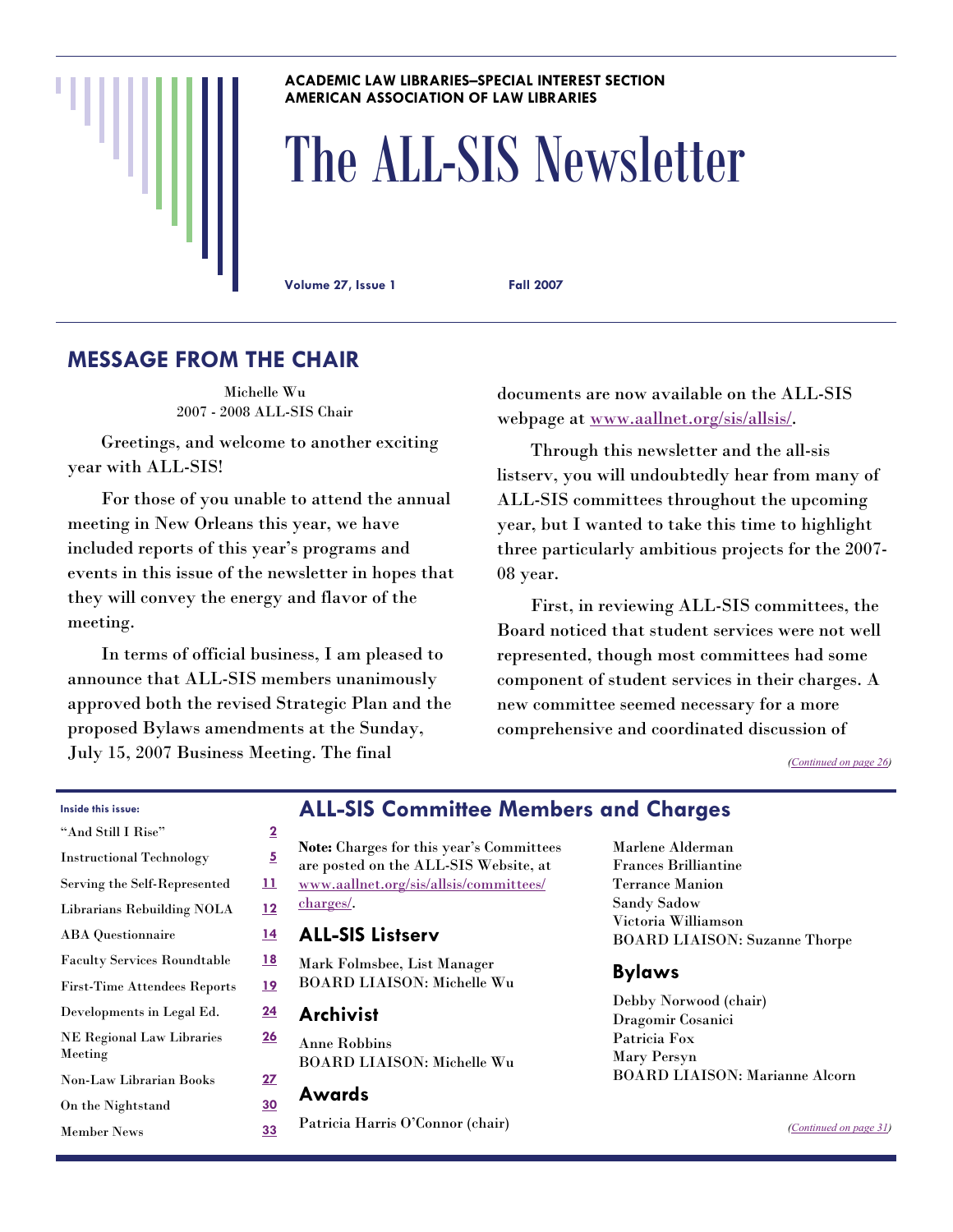# <span id="page-1-0"></span>**A Review of "And Still I Rise: Resurrecting the Legal System in New Orleans"**

Laurence Seidenberg, Barclay Law Library Syracuse University College of Law



(photo by author)

The struggle of the New Orleans legal system following Hurricane Katrina that made landfall on August 29, 2005 was recounted by the first person accounts of a panel in "And Still I Rise: Resurrecting the Legal System in New Orleans…Tales from the Trenches" during the AALL 2007 Annual

Conference in New Orleans. Coordinated by Donna Nixon of Duke University School of Law Library, the panel was composed of a law school Dean, a Circuit Court of Appeals Judge, and a one time public defender and individual practitioner, who all gave compelling eyewitness accounts of the effect of the storm on the legal system, the city and individual lives.

 P. Michael Whipple of Loyola Law School Law Library was slated to be on the panel, but was absent, so the views of a law librarian were unfortunately not represented. However, Loyola Dean Brian Bromberger recounted the various dimensions and ad hoc solutions to the evolving crisis. Some dire problems from his view as Dean were the prospect of a closed law school, which would mean the loss of needed tuition to sustain operations, the interruption of student, faculty and staff careers and livelihoods, and the long term damage to the physical structures and reputation of the law school as a desirable place to work and study. Bromberger, an Australian readily noted by his accent, described his difficult

decision to evacuate like many of the legal community to Houston in advance of the storm, traveling on clogged roads without many services such as communication means between dispersed staff and students. Only after arriving in Houston and managing to consult with law colleagues did solutions begin to develop.

 Eric Moller, a UNC Professor, suggested Bromberger use a blog to facilitate communication and through Prof. Seth Chandler of the University of Houston an arrangement developed where the University of Houston would accommodate Loyola or Tulane students to enroll for the Spring semester with the condition they pay tuition to Loyola or Tulane, thus maintaining the tuition lifeline that sustains the law schools. The outlook for a Fall semester of any kind for the local law schools of Loyola and Tulane was bleak and likely negative, but many law schools took in students on a visiting basis for the Fall semester nonetheless. Publishers donated books for delivery to the University of Houston and faculty were flown in from around the country to teach law classes in shifts due to the crowded conditions. 350 students or about half of their students opted for this arrangement. Stories common to many were the near or complete personal loss of possessions and/or housing, as the natural disaster was an equal opportunity event for the most part. The panelists stressed that the difference amongst the victims was the ability to recover, evacuate or relocate in response to the tragedy.

 Judge Edwin A. Lombard of the 4th Circuit Court of Appeals and a Louisiana native recounted his own career in the Louisiana court system as a pioneering African-American jurist. Some of the nightmarish problems he described included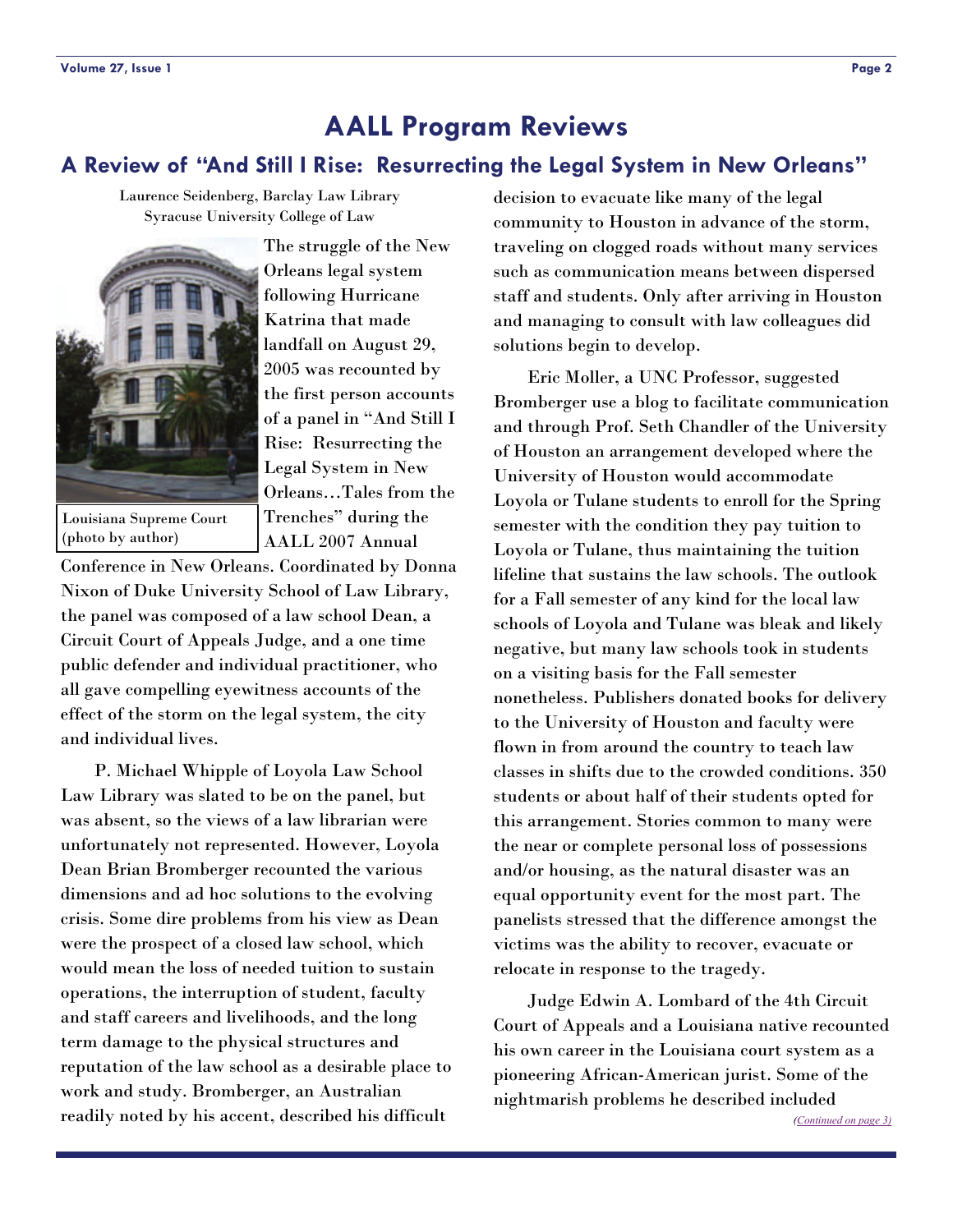# <span id="page-2-0"></span>**"And Still I Rise," Cont'd**

flooded evidence rooms, prisoners swapping name tags with those jailed for less serious crimes such as DUI, and the horror of the Coroner's office where bodies were found to be floating around in waist high water. Also of issue was the mechanics of restarting the judicial process to effectuate the requirement of speedy justice in pending matters. However, the ability to allocate usable courtroom space was but one problem alongside issues such as the inability to find jurors and staff. The Fifth Circuit Court of Appeals that serves Louisiana, Texas, and Mississippi moved temporarily to Houston rather than Baton Rouge due to the crowded housing conditions resulting from the influx of evacuees. The Fifth Circuit reopened in New Orleans in January 2006. Soaked court records were sent by armed federal escort in several tractor trailers to New York to be retrieved when they were usable.

 Laurie A. White, an established criminal defense attorney at one time on the Board of the Public Defender's Office, detailed in poignant fashion the personal impact that Katrina had on her life. Her mother passed away in the wake of the storm and her father, in a local nursing home, endured a 13 hour evacuation journey on clogged roads to Baton Rouge under terrible conditions. Looters reached her own home and her law office like many others suffered some damage, but the destruction of computers and files of many in the legal community also took with it much of the hope incarcerated clients had for quick resolution of their cases. The flooded file and evidence rooms, destruction of DNA evidence, and evacuation of staff and personnel to run the system meant a breakdown in 'the system' of justice we take for granted, at least temporarily. It may take years to resolve many of the cases.

 It was an interesting panel that one suspects represents the mixed recovery of New Orleans to date and how many residents have yet to return home and the difficult individual decisions of why and how to rebuild their lives. Attorney Laurie White's decision was to stay relocated in Houston, establish a new life and run for political office. The sentiment of many local New Orleans attendees and local panelists encountered at the AALL conference seemed to be a strong commitment to stay and rebuild, the difficult part being that of convincing potential businesses, visitors, and tourists that the city is safe and open for business. The panel session did not provide materials for attendees but the effect of Hurricane Katrina has in itself produced a small body of literature<sup>1</sup> of value as lessons<sup>2</sup> in emergency preparedness,<sup>3</sup> particularly for those in government and the legal community. Judge Lombard of the 4th Circuit Court of Appeals, a proud New Orleans native, was adamant about staying and rebuilding his city, whatever it takes. He echoed the panel session's theme of the Maya Angelou poem that opened the session on the overhead projection, "Still I Rise," an ode to determination in the face of hardship.

### **And Still I Rise**

by Maya Angelou ©1978, Random House

You may write me down in history With your bitter, twisted lies, You may trod me in the very dirt But still, like dust, I'll rise.

Does my sassiness upset you? Why are you beset with gloom? 'Cause I walk like I've got oil wells Pumping in my living room.

Just like moons and like suns, With the certainty of tides,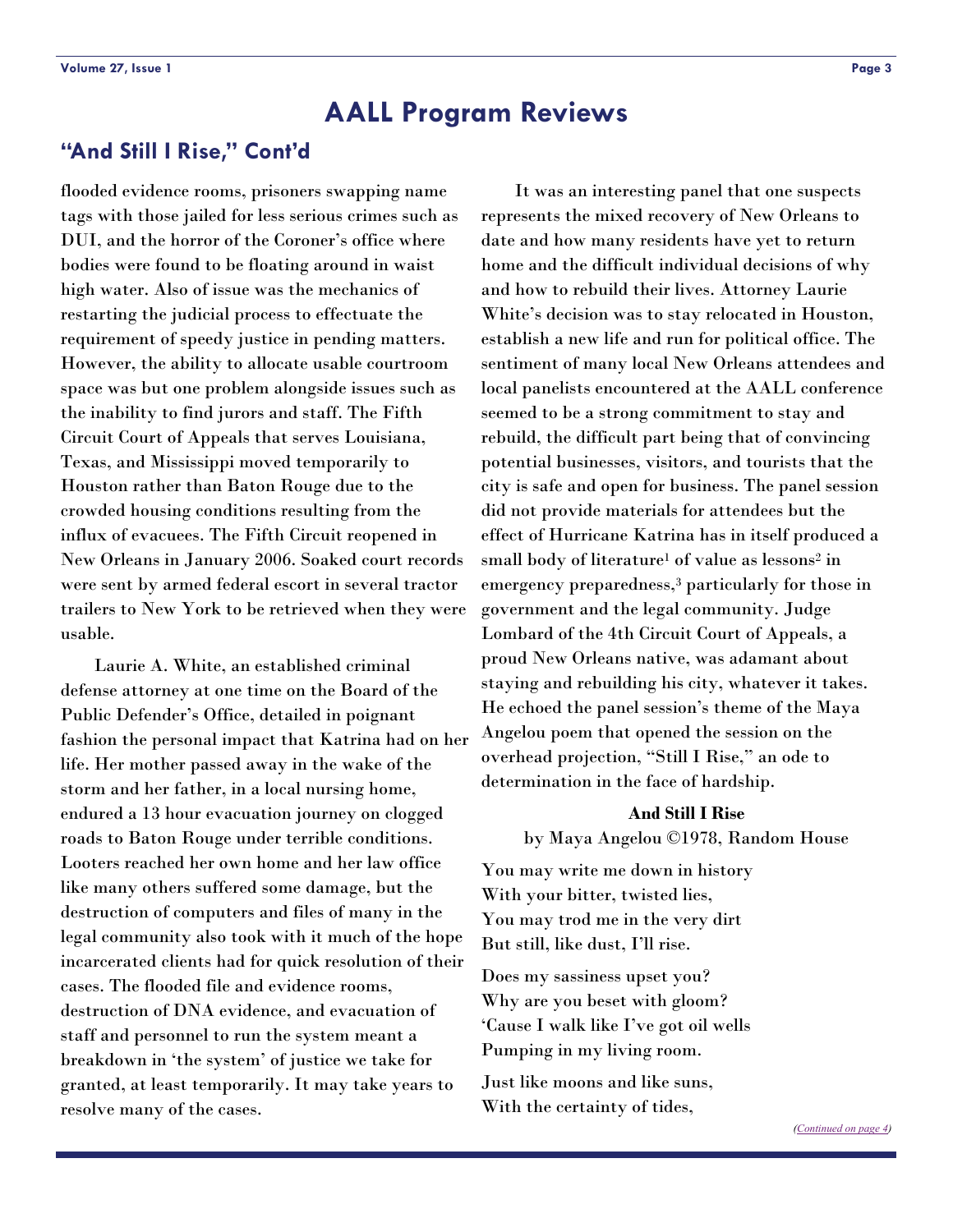# <span id="page-3-0"></span>**"And Still I Rise," Cont'd**

Just like hopes springing high, Still I'll rise.

Did you want to see me broken? Bowed head and lowered eyes? Shoulders falling down like teardrops. Weakened by my soulful cries.

Does my haughtiness offend you? Don't you take it awful hard 'Cause I laugh like I've got gold mines Diggin' in my own back yard.

You may shoot me with your words, You may cut me with your eyes, You may kill me with your hatefulness, But still, like air, I'll rise.

Does my sexiness upset you? Does it come as a surprise That I dance like I've got diamonds At the meeting of my thighs?

Out of the huts of history's shame I rise

Up from a past that's rooted in pain I rise

I'm a black ocean, leaping and wide, Welling and swelling I bear in the tide. Leaving behind nights of terror and fear I rise

Into a daybreak that's wondrously clear I rise

Bringing the gifts that my ancestors gave, I am the dream and the hope of the slave.

I rise

I rise

I rise.

1 For example, see: Sherrie Armstrong Tomlinson, *No New Orleanians Left Behind: An Examination* 

*of the Disparate Impact of Hurricane Katrina on Minorities*, 38 Conn. L. Rev. 1153 (2006); Brenna G. Nava, *Hurricane Katrina: The Duties and Responsibilities of an Attorney in the Wake of a Natural Disaster*, 37 St. Mary's L.J. 1153 (2006) and Glenn C. McGovern, *Surviving Total Destruction of Your Law Office and Client Base After a Catastrophic Disaster*, 41 Tort Trial & Ins. Prac.L.J. 799 (2006).

2 The White House, *The Federal Response to Hurricane Katrina: Lessons Learned* (2006), *available at* [http://www.whitehouse.gov/reports/](http://www.whitehouse.gov/reports/katrina-lessons-learned/) [katrina-lessons-learned/](http://www.whitehouse.gov/reports/katrina-lessons-learned/); [http://](http://www.whitehouse.gov/reports/katrina-lessons-learned.pdf) [www.whitehouse.gov/reports/katrina-lessons](http://www.whitehouse.gov/reports/katrina-lessons-learned.pdf)[learned.pdf](http://www.whitehouse.gov/reports/katrina-lessons-learned.pdf) (PDF); *and see also* Gary A. Munneke & Anthony E. Davis, *Disaster Recovery for Law Firms* (2004), *available at* [http://www.abanet.org/](http://www.abanet.org/lpm/katrina/disaster_recovery_formbook.pdf) [lpm/katrina/disaster\\_recovery\\_formbook.pdf](http://www.abanet.org/lpm/katrina/disaster_recovery_formbook.pdf).

3 Select Bipartisan Committee to Investigate the Preparation for and Response to Hurricane Katrina, 109th Cong., *A Failure of Initiative: Final Report of the Select Bipartisan Committee to Investigate the Preparation for and Response to Hurricane Katrina*, *available at* [http://](http://katrina.house.gov/) [katrina.house.gov/](http://katrina.house.gov/).

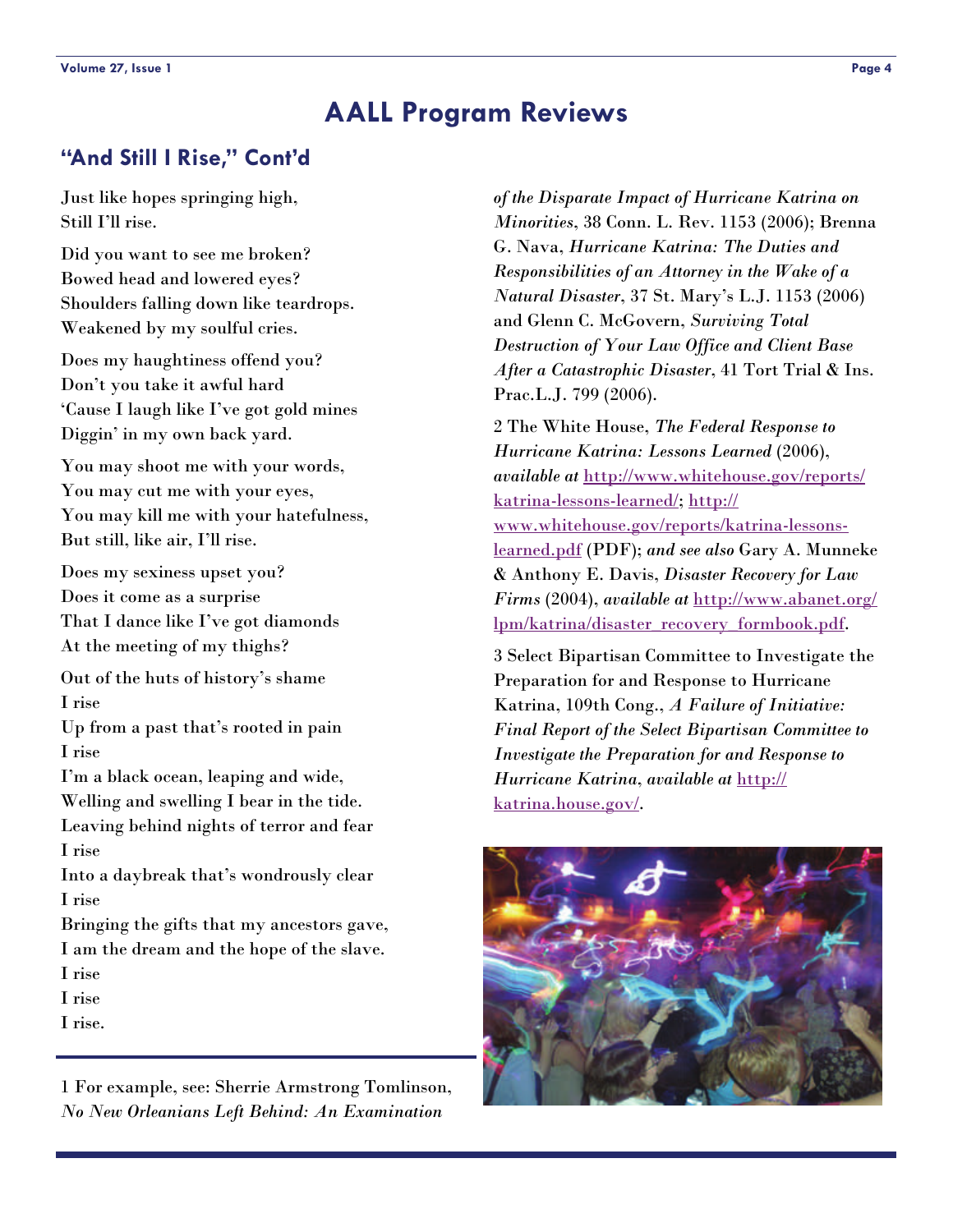# <span id="page-4-0"></span>**Instructional Technology in Teaching Legal Research: Tricks of the Trade in the Real and Virtual Classroom**

Steven Robert Miller, Ruth Lilly Law Library Indiana University School of Law-Indianapolis

 At the 100th Annual Meeting of the American Association of Law Libraries (AALL), one program was of particular interest to those who teach legal research: D7 - Instructional Technology in Teaching Legal Research: Tricks of the Trade in the Real and Virtual Classroom. More online courses throughout the United States and Europe are being taught, and the American Bar Association (ABA) has recognized both the demand and need for such courses in U.S. law schools. ABA Standard 306 allows law students to take up to 12 credit hours of their law school curriculum online, but no more than four credit hours per semester.

 Three distinguished speakers talked about their experiences in teaching online Legal Research to law students or to law firm associates in July: Kristen Baginski, the University of Maryland's Thurgood Marshall Law Library; Judith Ford Anspach, Indiana University's Ruth Lilly Law Library; and Jennifer S. Murray, Assistant Director, Superior Court Law Library, Maricopa County, Arizona. They spoke of the instructional technologies they used, the challenges they faced, and the many benefits they observed during and after each time they taught an online course or training session. Susan Herrick, from the University of Maryland, was moderator.

Susan<sup>1</sup> pointed out that one of the most challenging objectives of legal research instruction today is to keep pace with the technologies that students use in their daily lives. Students can do much of their legal research assignments at home or anywhere in the law school building, at the Starbucks around corner, and are less likely to do

them in the library than a generation or two ago. Ms Herrick added that the ABA has looked at instructional technology in distance education in the context of the law school's culture and attitude. She cautioned that we should not get lost in technology and make sure that our pedagogical goals of furthering excellence in legal research remains the priority.

Kristen Baginski<sup>2</sup> was the first speaker during the program. Ms Baginski has much law firm experience and spent time at the University of Maryland teaching Advanced Legal Research (ALR) through Distance Learning. Kristen started off by saying that virtual learning is here to stay. The University of Maryland and other schools including Harvard have online classes and programs. Students today have expectations of taking online classes.

 The University of Maryland began requiring ALR seven years ago. Without any formal "distance education" training, Kristen along with other teaching library faculty at Maryland began an online ALR course to offer to more students in an attempt to get through the backlog of thirdyear law students who were required to take the course. Ordinarily, there would be about 27 students in the traditional classroom course, but in an online ALR course they were able to get 70 students.

 At Maryland, the library's faculty would teach first-year legal research to law students in the spring and ALR in the fall. The online course was started in the summer. At the beginning, five librarians taught one course, but later decided to do it differently. They easily got approval from the curriculum committee for the online course. They *[\(Continued on page 6\)](#page-5-0)*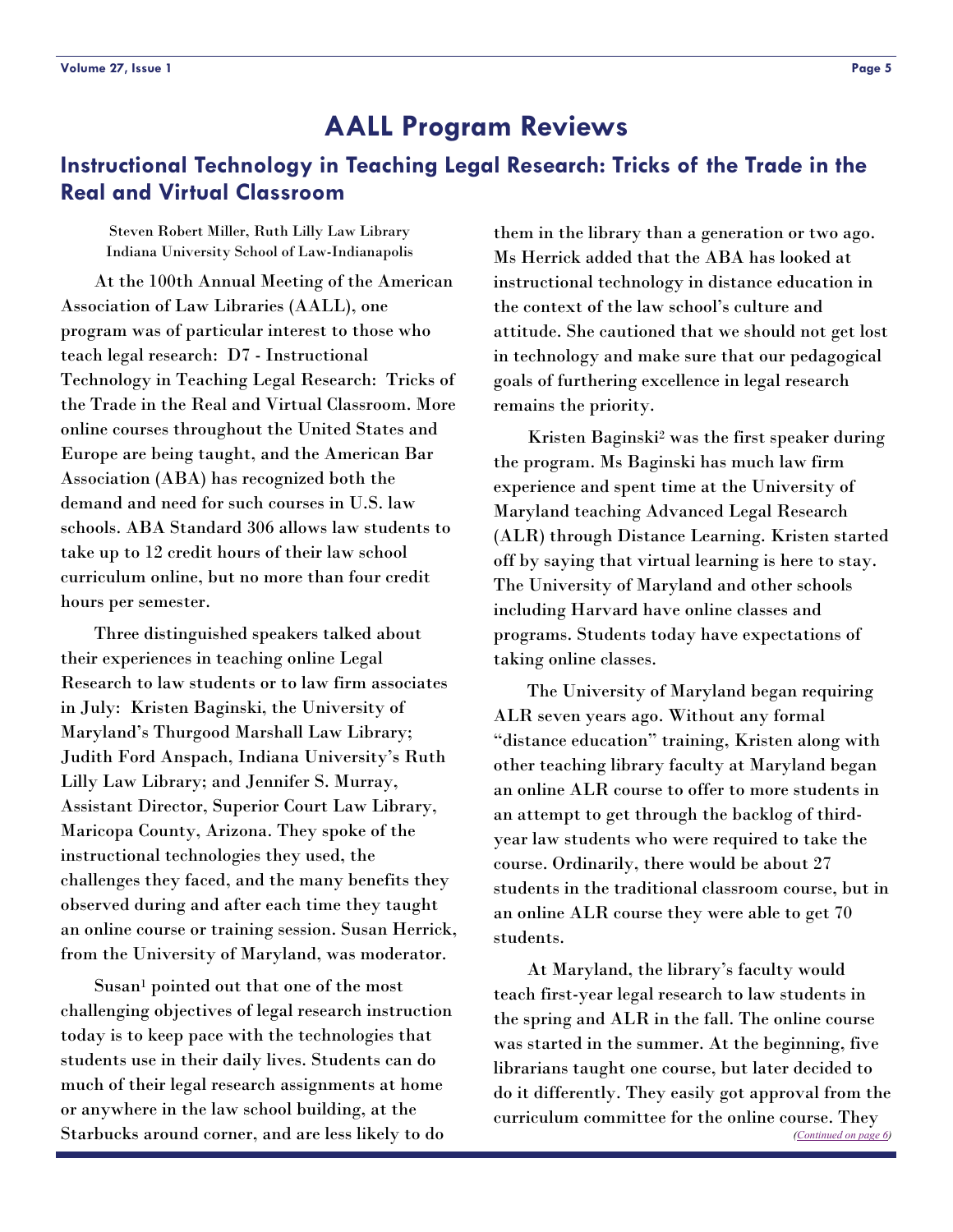# <span id="page-5-0"></span>**Instructional Technology, Cont'd**

had to make sure they were in compliance with the ABA guidelines. For example, there were certain ABA requirements for interaction.

 More importantly, they needed buy-in from their Information Technology (IT) department to go beyond their traditional ALR classes. They found IT very willing and helpful to assist them all the time in this new adventure. Kristen described her IT as finding the online ALR proposal fun and educational for her students. Maryland's IT had patience to instruct the ALR instructors.

 The University of Maryland School of Law decided to use Blackboard.3 They used PowerPoint slides and blogs, and posted announcements to Blackboard. It was easy and familiar for students and faculty, because most used Blackboard at Maryland for the first-year class. They also used Captivate and PowerPoint voice-over. With very little money, Captivate allowed them to create PowerPoint voice-over, mouse-click demonstrations without a lot of ramping-up time. They could also add video. Kristen said that the class blog was very popular, but the discussion board was not.



**Image from Kristen Baginski, University of Maryland School of Law, showing Adobe Captivate 2.** 



**Image from Kristen Baginski, University of Maryland School of Law, showing PowerPoint Slide editing in Adobe Captivate 2.** 

 There were four assignments and a final project for the course requirements. Most of the Maryland ALR students found the CALI exercises to be long, but Kristen said the Maryland instructors found them very useful and would use them again. Kristen posted pictures of each of the instructors to show how each of them looked. She also used the grade book feature of Blackboard.

| $\blacksquare$ SCHOOL + LAW<br>My Institution | UNIVERSITY-/ MARYLAND<br>Courses                                               | Community                                                                | My One Card Account                                                                  | $\mathbb{D}$<br>論<br>Θ<br><b>Help Legent</b><br><b>Hame</b>                              |                                                                                           |                                                                                |                                                                        |                                                                      |
|-----------------------------------------------|--------------------------------------------------------------------------------|--------------------------------------------------------------------------|--------------------------------------------------------------------------------------|------------------------------------------------------------------------------------------|-------------------------------------------------------------------------------------------|--------------------------------------------------------------------------------|------------------------------------------------------------------------|----------------------------------------------------------------------|
| of Add flem Manage flems                      |                                                                                |                                                                          | Cradebook Settings & Weight Grades                                                   |                                                                                          | Art Download Orades 9 o' Upload Orades                                                    |                                                                                |                                                                        |                                                                      |
| Sort Items by Position                        | $\frac{4}{100}$                                                                |                                                                          | Filter Items by Category All                                                         | $\vee$ 00                                                                                | Filter Users by Last Name                                                                 |                                                                                | GO.                                                                    |                                                                      |
| ۰                                             | ۰                                                                              |                                                                          | ۰                                                                                    | ۰                                                                                        | ۰                                                                                         | ۰                                                                              | -                                                                      |                                                                      |
| Name (Last, First)                            | Adv. Search Strat.<br><b>Ausignment</b><br><b>Prc Possible D</b><br>Weight STL | <b>Fed. Statutes</b><br><b>Ausignment</b><br>Pts Possible D<br>Weight 0% | Fed. Leg. Hist.<br><b>Azzi gryment</b><br><b>Phy Possible D</b><br><b>Weight D'L</b> | Md. Stat. & Leg. Hist. - Pr.<br><b>Assignment</b><br><b>Phy Populate D</b><br>Weight D'S | Md, Stat, & Leg, Hist. - El.<br><b>Azzi gnewerk</b><br><b>Phy Possible D</b><br>Weight 01 | <b>Fed. Admin.</b><br><b>Autonoment</b><br><b>Phy Possible D</b><br>Weight D'L | Md. Admin. - Pr.<br>Assignment<br><b>Pre Honelide II</b><br>Weight O'S | Md. Admin.<br><b>Assignment</b><br>Pts Possible<br><b>Whight D'S</b> |
| Abrams, Mami                                  |                                                                                |                                                                          |                                                                                      |                                                                                          |                                                                                           | ż                                                                              |                                                                        |                                                                      |
| Allen, Gwendolyn                              |                                                                                |                                                                          |                                                                                      |                                                                                          |                                                                                           | x                                                                              |                                                                        |                                                                      |
| Baginski, Kristen                             |                                                                                |                                                                          |                                                                                      |                                                                                          |                                                                                           |                                                                                |                                                                        |                                                                      |
| Baralo, Douglas                               |                                                                                |                                                                          |                                                                                      |                                                                                          |                                                                                           |                                                                                |                                                                        |                                                                      |
| Berry-Lewis, Sylvia                           |                                                                                |                                                                          |                                                                                      |                                                                                          |                                                                                           |                                                                                |                                                                        |                                                                      |
| Clark, Cesar                                  |                                                                                |                                                                          |                                                                                      |                                                                                          |                                                                                           |                                                                                |                                                                        |                                                                      |
| Daly, Antonette                               |                                                                                |                                                                          |                                                                                      |                                                                                          |                                                                                           |                                                                                |                                                                        |                                                                      |
| Dennison, Molly                               |                                                                                |                                                                          |                                                                                      |                                                                                          |                                                                                           |                                                                                |                                                                        |                                                                      |
|                                               |                                                                                |                                                                          |                                                                                      |                                                                                          |                                                                                           |                                                                                |                                                                        |                                                                      |

**Image from Kristen Baginski, University of Maryland School of Law, showing the Gradebook feature of Blackboard.**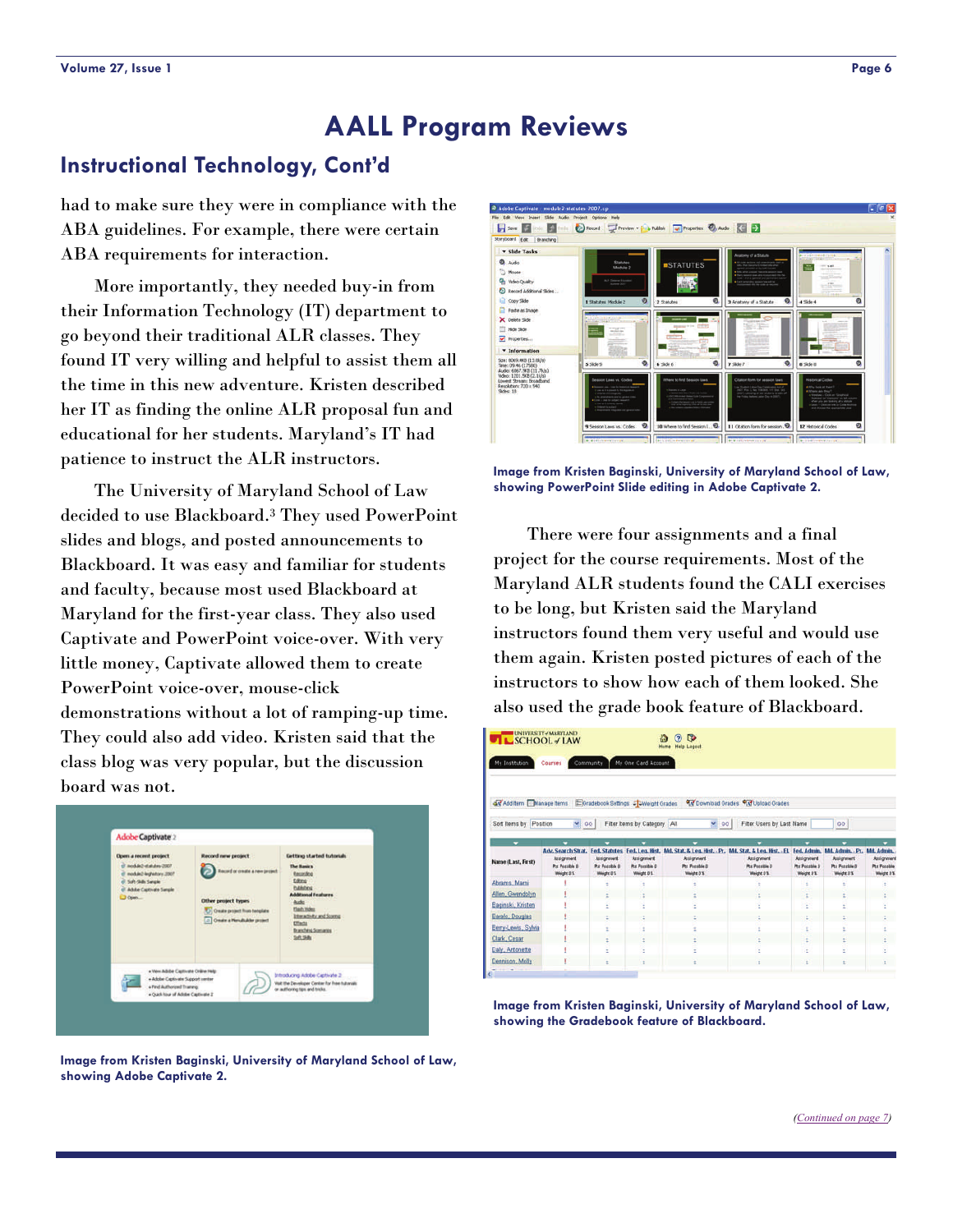# <span id="page-6-0"></span>**Instructional Technology, Cont'd**



**Image from Kristen Baginski, University of Maryland School of Law, showing a posted announcement regarding CALI.** 

 Students at the bottom of the class found it hard to stay motivated at Maryland according to Kristen. Some students complained that time estimates were not true. Maryland instructors created treasure-hunting assignments. Although treasure hunts frustrated students, they felt the open-ended questions were not helpful in an online environment when instructors were not always present.

 Judith Anspach,4 Director of the Ruth Lilly Law Library and Professor of Law at the Indiana University School of Law teaches a substantive course on Animal Law, and has taught ALR through Distance Learning since 2003. Her ALR course is a three-hour elective, which as she points out, might explain why her experiences differ slightly from Kristen's. Professor Anspach pointed out that you do not have to be a techy to teach online. And teaching online doesn't mean teaching just electronic resources. Judith used to teach ALR as a hybrid course - a three-hour session, where there is a two hour lecture, and a one hour hands-on module. She made the leap and taught the first online ALR during the spring semester of 2003.

 Two years ago, the online course exceeded all of her expectations. Judith began teaching ALR online in the summer rather than the spring. She wanted to teach the online ALR to prove to the law school that there was a demand for online courses and a high demand for advanced legal research. Judith told the Registrar's Office that she would take anyone to register for the course. Judith knew once the class began she had to get back to the students with timely feedback. She began with 36 students in the spring of 2003. The next time she taught it, the Registrar capped it at 30 students, and it closed in 5 minutes with a waiting list of 90. Judith then doubled it to 60 and let 6 more students into the class. She says that each time you teach it you decide to make it better. The number of students keeps growing. She added a fall and spring semester to the summer session in the hope that she can get the number down to 50 students next summer.

 Judith also experimented with an online option for first-year students in their legal research and writing course. Thirty-five students were in Judith's online first-year legal research class. The feedback was positive among her first-year students. Most said they did more work and were better prepared for their legal writing assignments than their counterparts in the traditional classroom. The main advantage is flexibility.

 As Professor Anspach pointed out, with some students in an evening program, the price of gas, parking, flexibility, business trips, students with children, you cannot put a price on the value of an online ALR course she provides Indiana University students. Students can do the work anytime and anyplace; even all of the McDonalds in the Indianapolis area now have wireless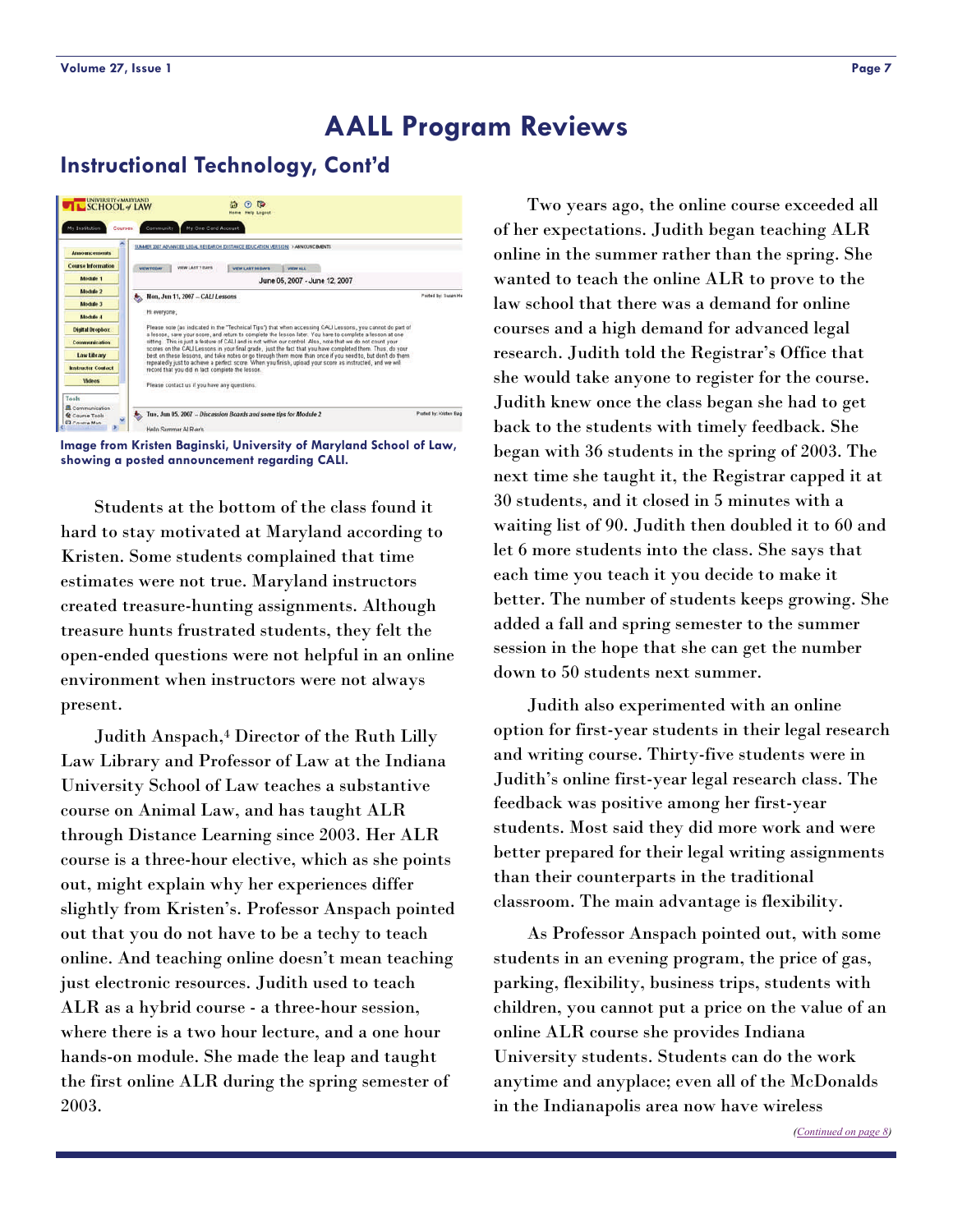# <span id="page-7-0"></span>**Instructional Technology, Cont'd**

Internet connections, so students can usually find an Internet connection to complete their assignments. While working on a module, they can stop and repeat a module, and work on a module some more. If they get stuck, they can email or call Judith. She can teach from anyplace that has an Internet connection. She doesn't have to worry about getting someone to cover for her if she is out for a conference.

 According to Professor Anspach, another advantage is that she can look at the material students drop off in her electronic inbox (on TWEN or Oncourse),<sup>5</sup> and she can tell right away, which student doesn't understand, for example, what a companion bill is after the completion of a legislative history module. That is something not easily found out in a traditional classroom setting. She points out that there has been a lot written about Generation X and the Millennials. Judith said that the modern student does like to multitask. Judith recalled one of her experiences while completing a teacher evaluation. While sitting in the back of a classroom, she could see students emailing, making airline reservations, doing crossword puzzles, and doing other tasks. The online ALR is better suited for multitasking students who can stop what they are doing, make an airline reservation, and then comeback to the module they are working in to complete the assignment.

 A recent ABA study on distance education showed that a strong majority of students had a greater mastery of the subject matter after taking an online course and concluded it was among a student's best law school experiences. This was consistent with the results that Professor Anspach found in her ALR class over the past few years. One disadvantage is the labor-intensiveness of the

course. "It's like writing a book rather than teaching a class" unless you revise every module you've done, according to Judith.

 Another disadvantage is that you have to be online nights, weekends, and before you go to bed. You must maintain an online presence. You don't lose communication with your students. Judith often gets messages from her students about their personal lives. Messages received about a puppy, recent marriage, or new baby boy or girl is not uncommon. Judith had gone from teaching 25 to 30 ALR students per year at Indiana University to 160 students in one year because of online instructional technology. She endorses the CALI lessons and the use of videos. Very clear instructions must always be given to ensure reasonable time management. You can cut down on your email by sending out announcements after receiving one email from one student. You can often anticipate a problem before it mushrooms.

 The third speaker of the program was Jennifer S. Murray,6 the Assistant Director, Superior Court Law Library, Maricopa County, Arizona. Ms Murray talked about the various technologies that can be used to teach legal research mostly in a law firm setting by focusing on the ones she used as a law firm librarian. A webinar is a synchronous communication. A recorded webinar is a webcast for people to view at a later time. A screencast is a digital recording of computer screen output, also known as a video screen capture, often containing audio narration.7 A screencast is a subset of webcast.

 Jennifer was in charge of training summer associates in 18 of their 23 offices nationwide. Rather than doing the training 18 times, she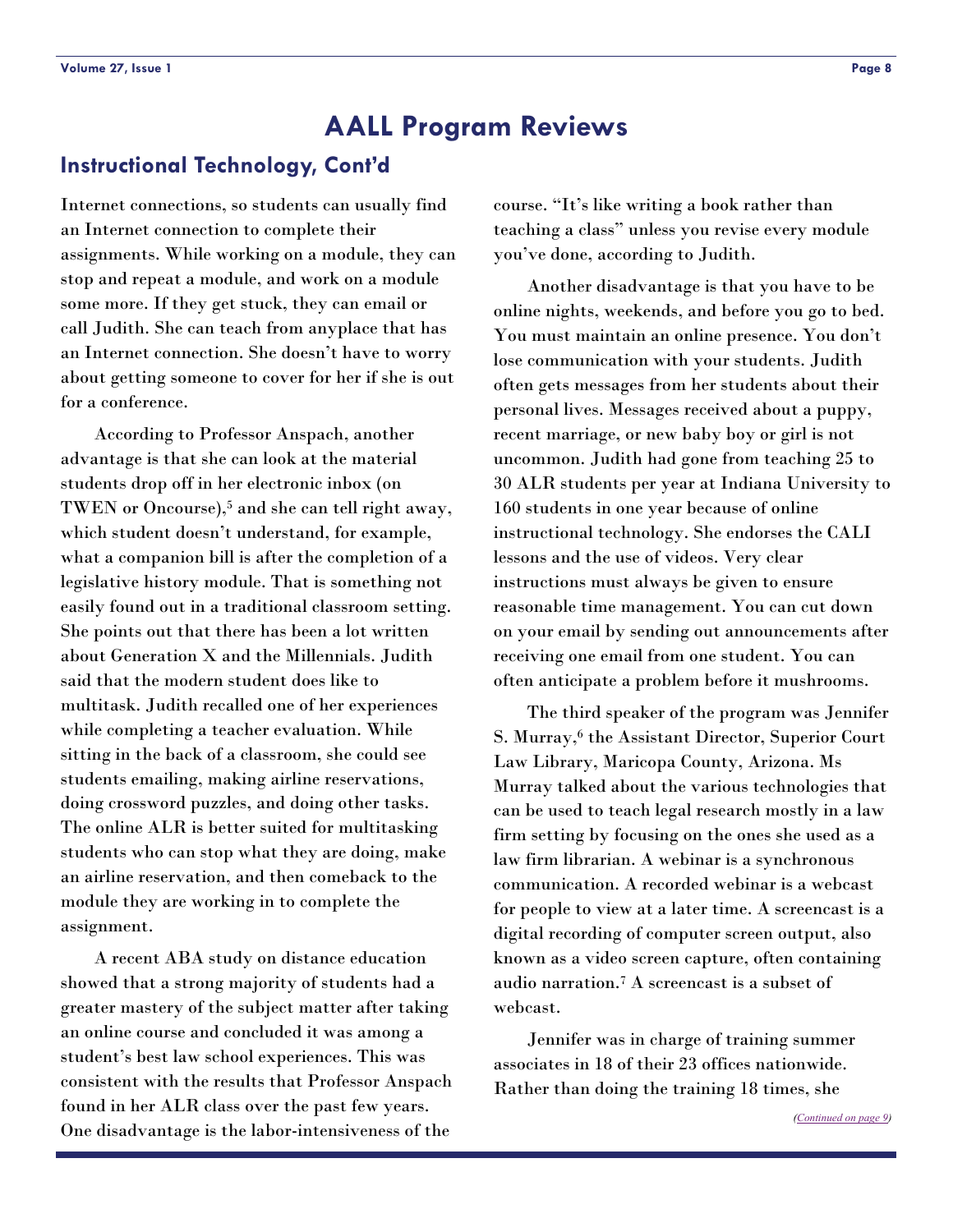### <span id="page-8-0"></span>**Instructional Technology, Cont'd**

decided to do a record webinar so that associates throughout 18 offices could learn legal research. Her law firm used a recorded webinar to teach legal research to summer associates. The recorded webinar allowed associates to play the lesson at their convenience.8 They could pause the session or rewind to review a section using the navigation buttons. The lesson was done as a lecture. Only the presenter and host can be heard over the Internet.

 Jennifer recommended recorded webcasting for those gun-shy of a full-blown online class - a hybrid alternative in an academic setting. Three popular webinar products are iLinc, Telstan, used by AALL, WebEx; two popular screencasting products are Captivate and Camtasia. She thought that screencasting was a much easier route for most to pursue.

 Webinars, screencasts, and webcasts allow your instruction to be used 24x7. This is a way to accommodate users after hours. If associates or students don't understand something, webinars and webcasts would help. That teachable moment might be at 2:00 a.m. If you need to Shepardize online after hours, a webinar would help.

 Jennifer began recording webcasts by using a prepared script. She explained that even if you have taught before, if you just go online and start talking, you will have to go back and edit a lot if you don't have a script. However, if you have a script, you can change what you need to change. You can change 3 minutes rather than change 30 minutes all over again. Using a script, you would have better quality in less time.

 Once your script is done, you have to do the recording. Jennifer recommended putting a note on the door and go completely offline because if you do the recording at work, someone is likely to knock on your, call you on the phone, or instant message you. Unfortunately, webcast recorders will capture any interruptions on your screen. It's the opposite of what we normally do, but if we can ask our colleagues not to contact us unless it's urgent for about 90 minutes, you can produce a high quality webinar.

 Initially, it is a steep learning curve. Jennifer recommended allowing about 90 minutes to create your first webinar. The curve should come down, perhaps to 45 minutes to do the next half-hour webinar. Any of the webinar products will have good editing technology. She suggested that when recording a webinar to make strategic pauses, knowing where you are going to re-record. She also cautioned about file sizes that can be quite large and the need to talk to IT because there could be file server space issues.

 As far as applications possible in an academic setting for ALR and seminar students, Jennifer referenced a talk given by Harvard's Terri Gallego O'Rourke9 regarding the benefits of webcasts to international LL.M. students where English is a second language. Recorded technology allows international students to replay and work on modules in an in-depth manner.

 During the question and answer session, Kristen Baginski pointed out that Maryland had originally incorporated print materials and required students to use a substantial law library in the greater Baltimore area. Then, they changed to online sources only. They did not make access to a law library a requirement. They do discuss print sources and rely on screen shots of print material in the CALI materials. Judith Anspach explained that when her course was originally taught in the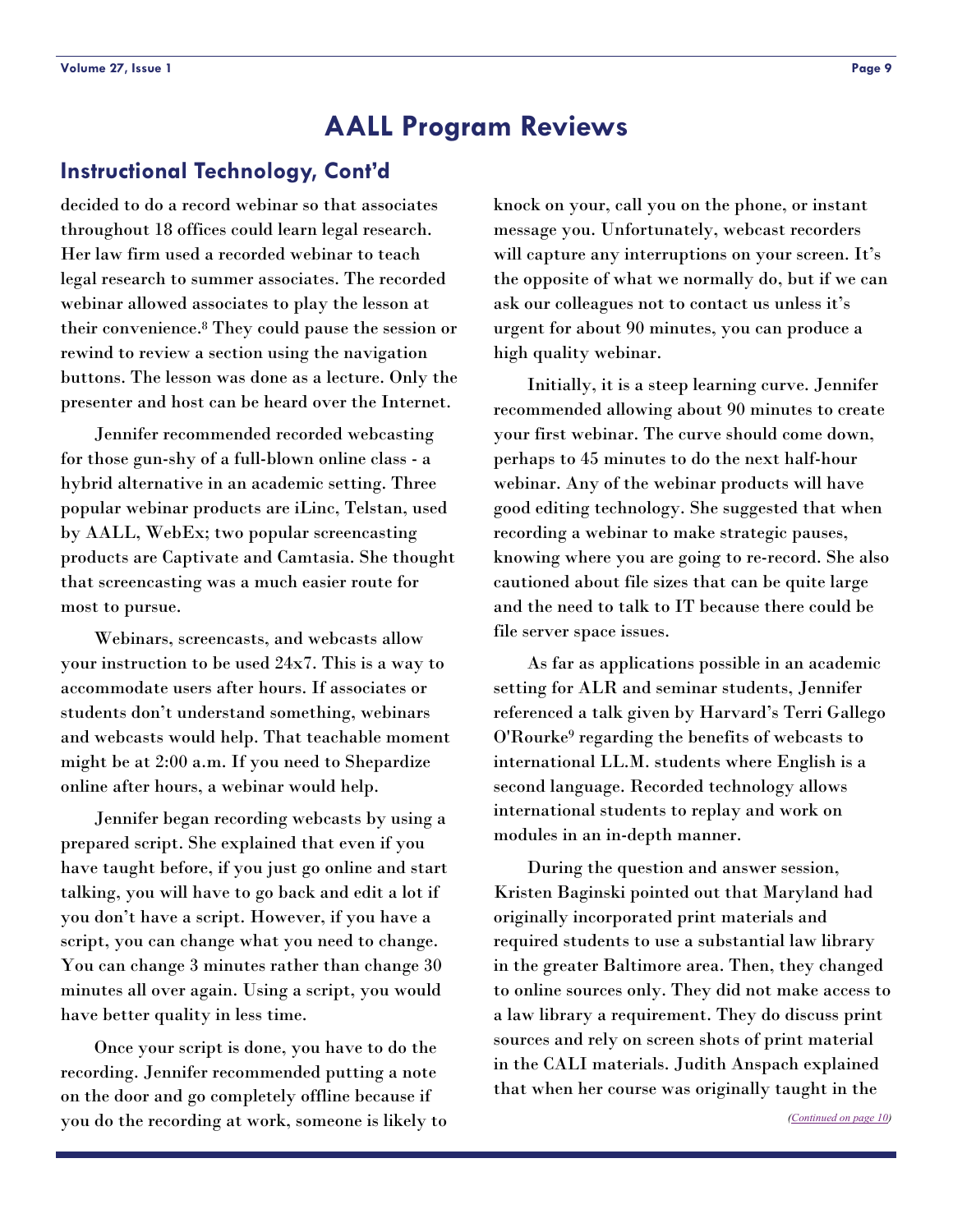### <span id="page-9-0"></span>**Instructional Technology, Cont'd**

spring semester students were all at the law school in Indianapolis. However, in the summer, they are spread all over the country. Therefore, she uses a text with good illustrations and PowerPoint screenshots and CALI materials to discuss print materials. In the law firm setting, Jennifer used PDFs, screencasing, and recorded webinars that compared Westlaw, Lexis, and print materials.

 The three presenters, Kristen, Judith, and Jennifer, brought out the various instructional technologies and applications for teaching legal research to today's law student. Much has changed in law libraries and legal research over the past 30 years. Students prefer to do legal research when they want to and where they want to, no longer confined by time and space. As librarians, we need to anticipate their needs, and stay ahead of the learning curve. These three presenters, and their moderator, Susan Herrick, were able to do this along with their many other duties. In the end, the librarian continues to be seen as the leader among legal researchers and research instructors armed with new educational technology and the knowledge to use it wisely.

1 Susan Herrick teaches Advanced Legal Research: Health Law and LAWRII: Research at the University of Maryland School of Law.

2 Kristen Baginski has just recently become the Deputy Chief of Staff for the Mayor of Pittsburgh. USMAI Consortium of Libraries E~News, no. 11, p. 8 (June 7, 2007). Prior to joining University of Maryland, Kristen was the Research/Instructional Librarian for Reed Smith's Philadelphia office. Prior to that, Kristen was a Legal Analyst for LexisNexis, where she participated in the creation of indexes for a variety of state statutory codes.

University of Maryland Thurgood Law Library News, Library News for September 2004, "Featured Staff: New Librarians Sustain Collaboration," available at [http://](http://www.law.umaryland.edu/marshall/librarynews/newsarchive.asp?month=September&year=2004) [www.law.umaryland.edu/marshall/librarynews/](http://www.law.umaryland.edu/marshall/librarynews/newsarchive.asp?month=September&year=2004) [newsarchive.asp?month=September&year=2004](http://www.law.umaryland.edu/marshall/librarynews/newsarchive.asp?month=September&year=2004) (last visited August 26, 2007).

3 Note that Blackboard is similar to Oncourse, WebCT, TWEN, and LexisNexis web course products. This author endorses no web course product but is only reporting the experiences presented by this speaker during this AALL program.

4 Previously the Law Library Director at Hofstra University, University of New Mexico, and Thomas M. Cooley Law School.

5 Note that TWEN or Oncourse is similar to Blackboard or LexisNexis web course products. This author endorses no web course product but is only reporting the experiences presented by this speaker during this AALL program.

6 Previously at Greenberg Traurig, Arizona State University's Ross-Blakley Law Library, and the University of Southern California Law Library.

7 Wikipedia, Definition of Screencast, available at <http://en.wikipedia.org/wiki/Screencast> (last visited August 26, 2007).

8 Introduction to QuickBooks Point of Sale v5.0 Certification, *available at* [http://](http://accountant.intuit.com/member_programs/qb_advisor/pos_cert/poscert50_introduction.ppt) [accountant.intuit.com/member\\_programs/](http://accountant.intuit.com/member_programs/qb_advisor/pos_cert/poscert50_introduction.ppt) [qb\\_advisor/pos\\_cert/poscert50\\_introduction.ppt](http://accountant.intuit.com/member_programs/qb_advisor/pos_cert/poscert50_introduction.ppt) (last visited August 26, 2007).

9 Reference Librarian, Anglo-American Law & Instructional Services Coordinator, Harvard Law School Library.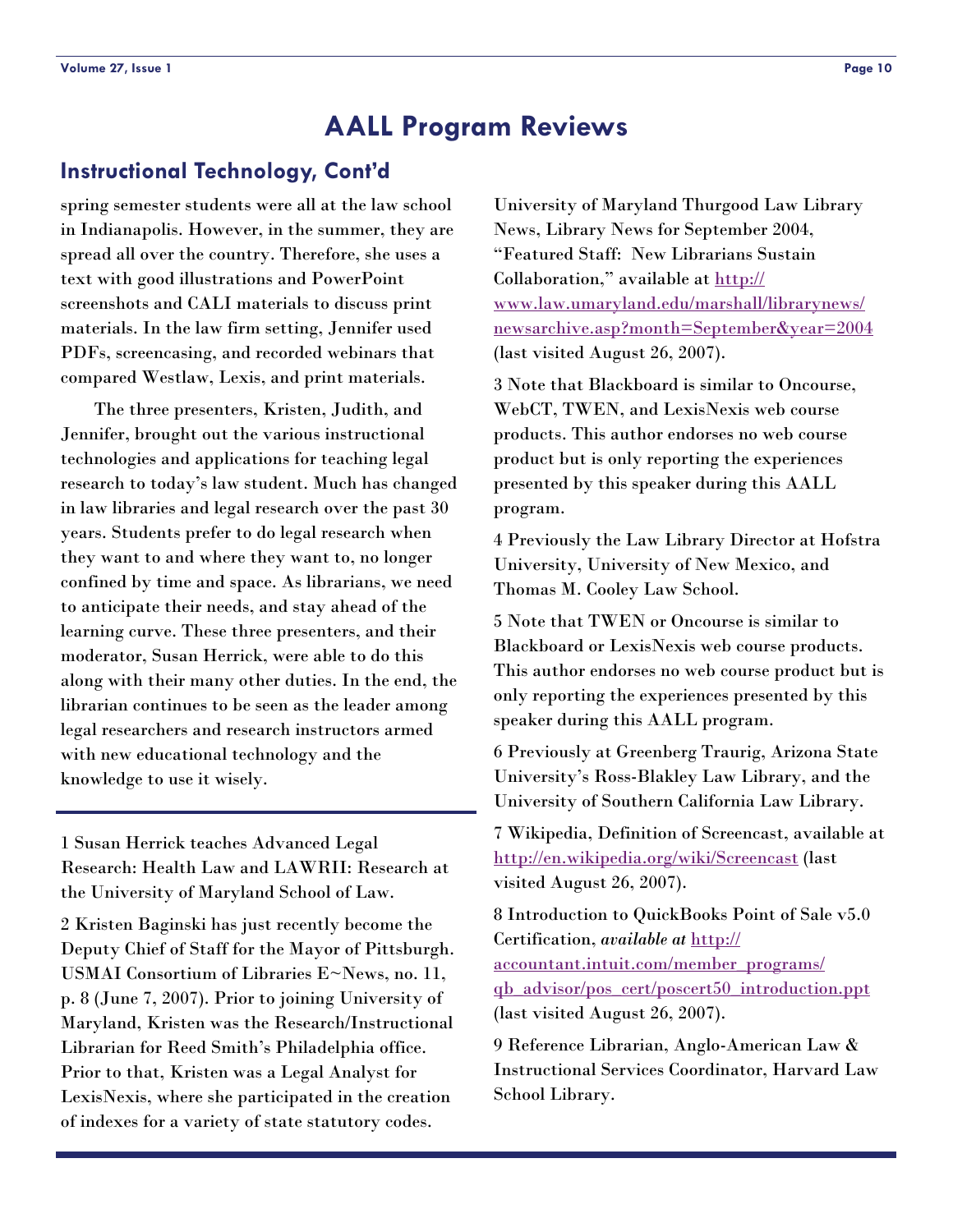### <span id="page-10-0"></span>**Networking to Serve Self-Represented Litigants**

I-Wei Wang, University of California, Berkeley, School of Law (Boalt Hall)

 This Monday-morning session highlighted the Self Represented Litigation Network (SRLN). A quick show of hands revealed that most audience members were courthouse, county, and state law librarians, with a smaller contingent of academic law librarians. But the "networking" topic could not have been more relevant to the diverse crowd.

 The panel discussion was coordinated and moderated by Charles R. Dyer, a library consultant in Bellingham, Washington and a retired library director. The session was kicked off by the Honorable Kevin Burke, of Minnesota's Hennepin County Court. Judge Burke started by noting that what litigants want, whether they win or lose their case, is to feel that they have been listened to with respect, and to understand the outcome they obtained. Law libraries, he observed, can be crucial in filling these needs. He invoked a powerful image by comparing the experience of a self-represented litigant in a law library with that of a customer in a retail store: Is the person greeted by a salesperson who asks "May I help you?" or by a security guard? Finally, the judge emphasized the need for leadership, and in particular the need for the library community to share its knowledge with judges and court administrators.

 Sara Galligan, of the Dakota County Law Library, spoke next. As chair of the AALL Pro Bono Partnerships Special Committee, she presented recommendations for AALL's collaboration with SRLN. Among the opportunities Galligan mentioned is the need to identify the major case types in which people are most likely to be self-represented. She also advocated for continued and increased

development of reliable, lay-friendly legal forms for use in these major case categories - since otherwise the self-represented may settle for potentially misleading or unhelpful forms commercially available via the internet. Law librarians, including academic law librarians who serve pro se/in propria persona patrons, are well positioned to gather data and to contribute to local efforts to identify needs and develop resources for the self-represented. Finally, Galligan noted the need for expansion of court-sponsored alternative dispute resolution options.

 The next speaker, Richard Zorza of Zorza Associates, spoke of the role of the courts not merely as a site for the resolution of disputes presented, but as an institution for the administration of access to justice. Rather than simply processing the cases that are brought, courts need to develop services and programs that help people where they are, where the problems are. Mr. Zorza noted in particular the widening gap in services for middle-income individuals who do not qualify for pro bono assistance. While noting the differing ethical limitations faced by courthouse law librarians as distinct from law librarians in other settings, Zorza asserted that the values inherent in all librarians' ethical and professional standards are best carried out when both the court system and legal information professionals are actively "engaged" - informative, accessible, and proactive - in their services to selfrepresented litigants, while remaining impartial as between parties or viewpoints.

 The final panelist, Bonnie Rose Hough, from the California Administrative Office of the Courts, proposed some practical steps law librarians can take to improve their service to self-represented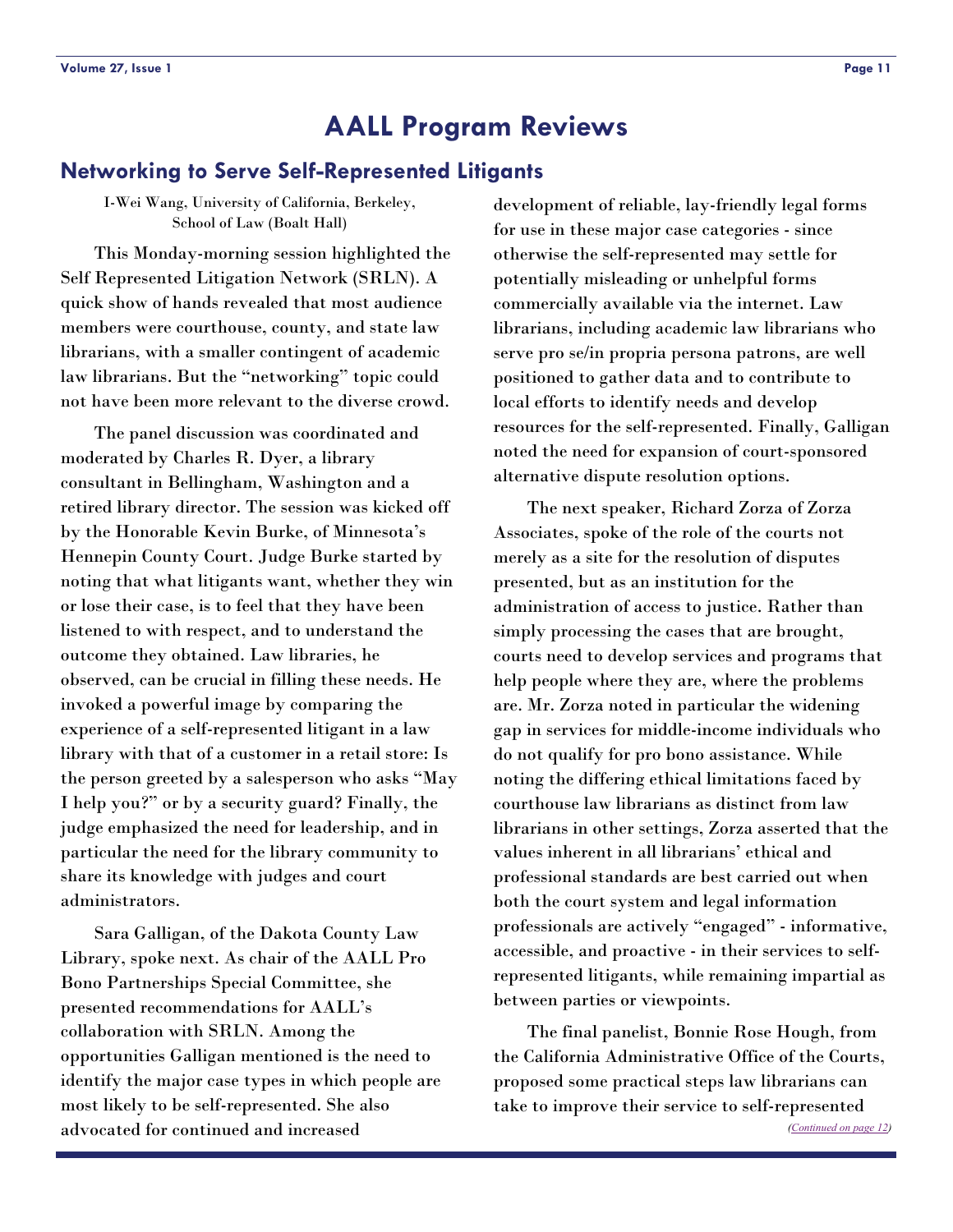# <span id="page-11-0"></span>**Networking, Cont'd**

litigants. Among her suggestions:

- Bring in a volunteer as a "mystery shopper" to get feedback about the layout, signage, service, and personal interactions a patron experiences at your library.
- Meet with partners other legal information providers to whom your institution may refer patrons - to make sure you are making appropriate referrals, and look for potential new partners and new opportunities for collaboration and referral.
- Work with partners to institute a referral slip system, providing patrons with information filled out on a standard form, like a "legal prescription slip." Such a written form can help the patron (and the next librarian who encounters the individual) to identify the legal research issue and/or specific resources needed.
- Develop collections for self-represented litigants, including by using the SRLN web site's list of self-help materials. Develop a selfhelp center that includes materials with jurisdiction-specific information in plain English.
- Learn about effectively combining signage, verbal, and written information by observing other service organizations - such as a hospital emergency room - where critical, complex information is communicated under stressful circumstances.
- Find out about community resources to assist with mental health or other social services needs of self-represented litigants.

 One of Ms. Hough's final suggestions reiterated her emphasis on communication, and echoed Judge Burke's retail store analogy: she

urged reference librarians to avoid the response "I cannot give you legal advice," by reframing the question to tell the patron "Here's what I can help you with." For a session devoted to the topic of networking to serve self-represented litigants, it was a fitting note on which to conclude.

 SRLN's website, including resources for librarians and other professionals who serve selfrepresented litigants is [www.srln.org/](http://www.srln.org/) (member registration required). Included at the SRLN's home page is a link to [www.lawhelp.org/](http://www.lawhelp.org/) - the 2007 Webby Award-winning site where your library's selfrepresented patrons can find topically arranged information on legal aid referrals and other resources available in your state.

# **Librarians Rebuilding New Orleans**

Barbara G. Traub, St. John's University Rittenberg Law Library Contributions from Amy Hale-Janeke, Roy Sturgeon, & Hugh Treacy

 AALL's meeting in New Orleans in July provided some special opportunities for members to contribute to the city's reconstruction efforts. On Friday, July 13 many of us went to work with either Habitat for Humanity, Second Harvest, or the Louisiana State Museum.

 The Habitat activity started at 7:00 a.m. when about 70 AALL volunteers met in front of the convention center and rode 2 buses to the work site in the upper 9th ward. The work site is called the Musicians' Village because many local musicians, including Harry Connick, Jr., are involved with the rebuilding there. After a brief overview of projects, about 20 people painted a house, while the rest moved wall frames and cleaned up around the site during the morning. In the afternoon the group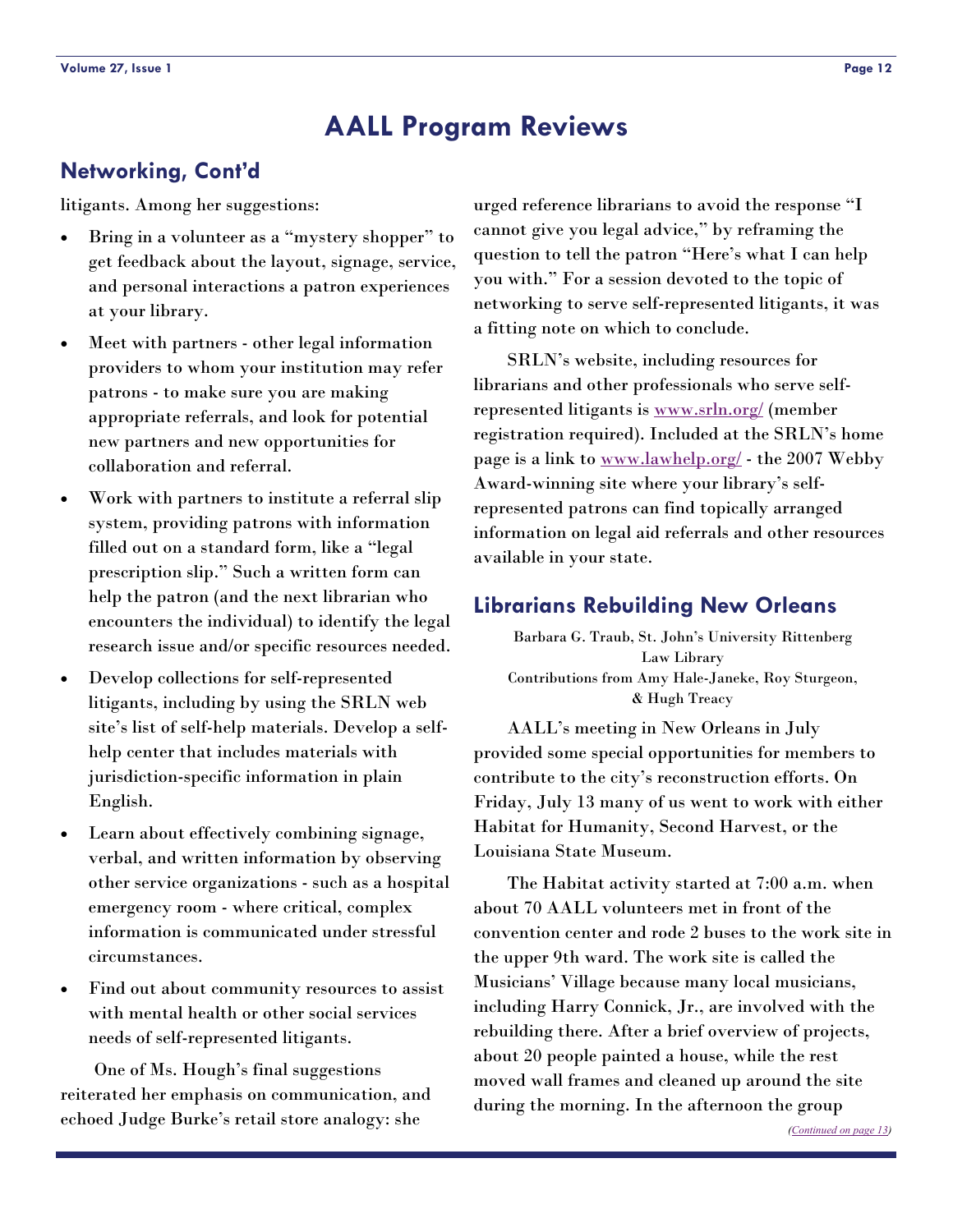### <span id="page-12-0"></span>**Librarians in New Orleans, Cont'd**

hammered a floor system into a house. The Habitat folks provided water for everyone, and made sure volunteers took water breaks every hour, as it was a very hot and sunny day. The air conditioned buses provided a much needed respite during the lunch hour.

 While these may seem like small steps, I know from the exhaustion and sunburns that I saw that the volunteers for Habitat each made a mighty contribution by the time they finished at 3:00 p.m. According to volunteer Roy Sturgeon, the Habitat houses are elevated 3 - 4 feet above ground to protect them from future flooding and "all look the same, except they're painted different colors and look like rows of rainbows." How wonderful that librarians could contribute to building rainbows in New Orleans!

 There were two groups of approximately 25 volunteers at Second Harvest for morning and afternoon shifts. They worked at Second Harvest's food-packing facility in Jefferson County. Their bus trip took them past some hard-hit areas and the bus driver shared stories of many victims. On the assembly line, the volunteers sorted and packed food into boxes of different types of food (e.g., protein, vegetables, breakfast foods), and then stacked them on pallets. Their efforts were rewarded when the morning group of librarians learned from Second Harvest staff that they had packed enough food to feed 5,000 people! The afternoon shift then doubled the contribution of AALL members.

 Some of us were intimidated by the thought of working in the heat and humidity of New Orleans in mid-July, and quickly filled up the available spots at the Louisiana State Museum. Since this is the project I worked on I can say from first hand

experience that we all found it to be a fascinating and rewarding venture.

 The first 'adventurous' thing about it was that we found ourselves being taken to a secret storage facility of the Museum - in a location not to be revealed. Amy Hale-Janeke, our AALL coordinator, divided us up to work on three projects. Several librarians examined a collection of original watercolors by Alvyk Boyd Cruise, a New Orleans artist employed by the Works Progress Administration during the Great Depression. His watercolors expressed his view of the colorful buildings and architecture found in the French Quarter. The project involved first examining the pieces for wear, mold, paint loss, etc. and then reviewing a 30-year-old inventory to be sure descriptions of the paintings were accurate and up to date.

 The second group worked on a catalog related project that involved comparing lists of holdings to match items or identify items missing from a collection's inventory. The third 'group' (actually only Amy and I) did data entry of accessioned items into the Museum's database (catalog). We were each given files which contained a curator's evaluation and description of an item and its 'place' within the Museum's holdings. Once trained on the database, it was very interesting to compare the organization of a museum database to the methods that librarians use (AACR2 and our cataloging systems). Being familiar with archival records, I see it as sort of a continuum of organization schemes: library -> archives -> museums. All different but related.

 The really cool part of this project was the variety of items we dealt with. Amy's files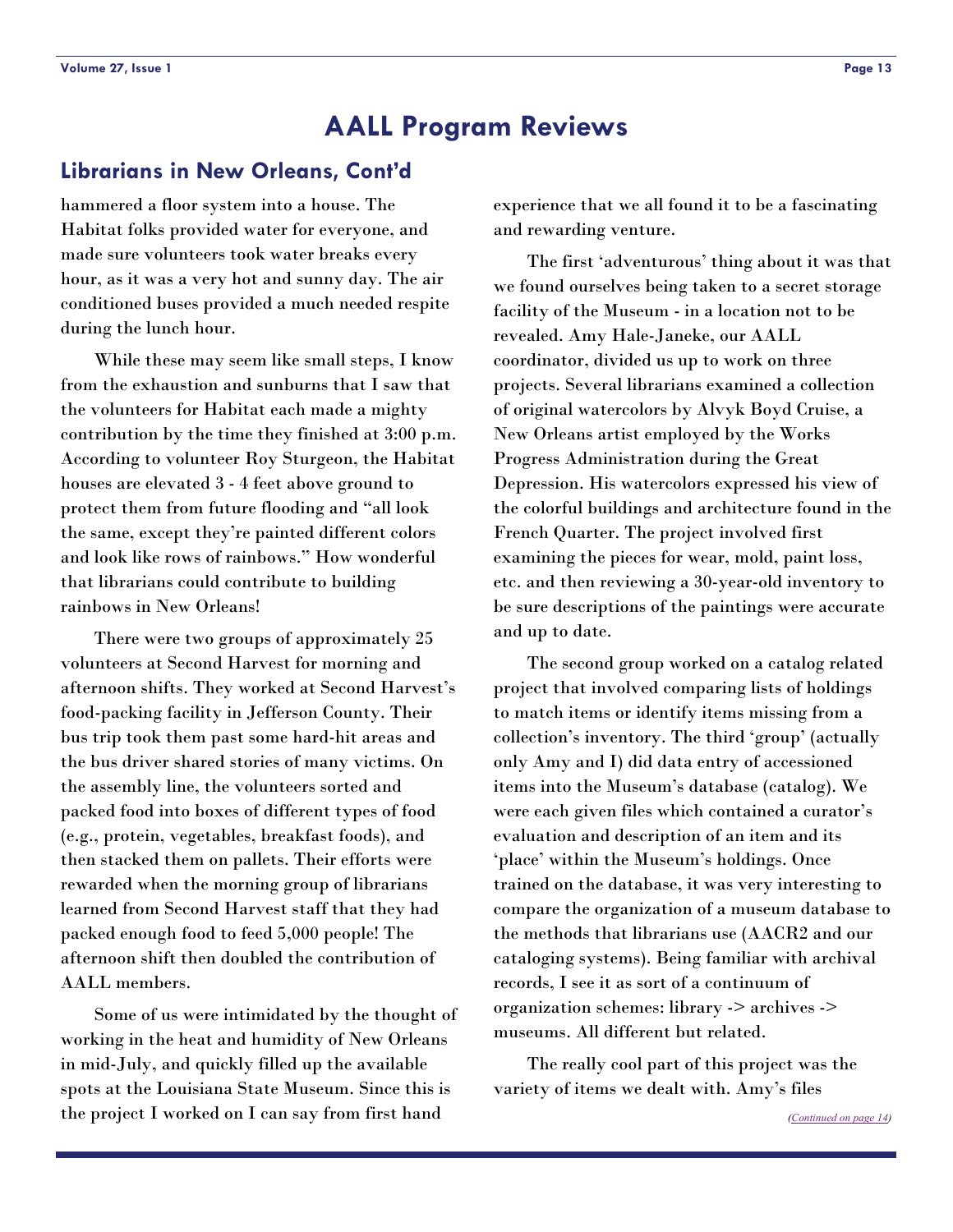# <span id="page-13-0"></span>**Librarians in New Orleans, Cont'd**

included an upright bass used by a famous jazz player and a trumpet used by another famous jazz musician. The most interesting items I worked on were donations for a new collection that the museum is developing relating to Hurricane Katrina, such as a Red Cross Debit Card distributed to survivors to use as cash, and a sign from a bus window allowing the vehicle (which had been driven from the northern U.S.) into the flood zone to assist in the rescue.

 There was another perk of the working at the Museum, besides being indoors in air conditioning. We were given a tour of some very special items in storage. These included a working gramophone that still plays wax cylinders, and a large collection of clothing and Mardi Gras costumes from various eras.

 Most importantly, all of us who gave our time to helping New Orleans recover from Hurricane Katrina came away with new insights, new friends, and the knowledge that we had made a contribution to the city, its people, and cultural resources. Not only was New Orleans a little better off after we left, but so were we.

*Editor's Note: Photos of the volunteers in action are available at* [www.lb5.uscourts.gov/AALL/](http://www.lb5.uscourts.gov/AALL/volunteer.html) [volunteer.html](http://www.lb5.uscourts.gov/AALL/volunteer.html).



# **Update on the ABA Questionnaire**

Remarks made by Allen Easley, President and Dean of William Mitchell College of Law and the current Chair of the ABA Questionnaire Committee, at the ALL-SIS Business Meeting



Thank you for inviting me to speak to you this morning. This is an honor and privilege. By way of background, I thought it

Suzanne Thorpe & Allen Easley

might be useful and important to talk briefly about what we on the Questionnaire Committee consider to be the driving forces behind the framing and scope of the questions we ask.

 Recognizing that the burden of responding to the annual questionnaire is significant, an important factor that we continually reexamine, particularly as accreditation standards change, is whether the data being collected is needed for accreditation purposes? Another important question is whether the data is useful for schools or consumers? A third consideration is whether we believe the data we are getting is accurate? We have often reframed a question when it appeared that ambiguities in the way we were asking the question was causing schools to answer it in inconsistent ways, making meaningful data comparison across law schools impossible. Sometimes, we have even eliminated questions when we thought that the data we were getting was not reliable, particularly when it was also unclear whether reliable data would be useful.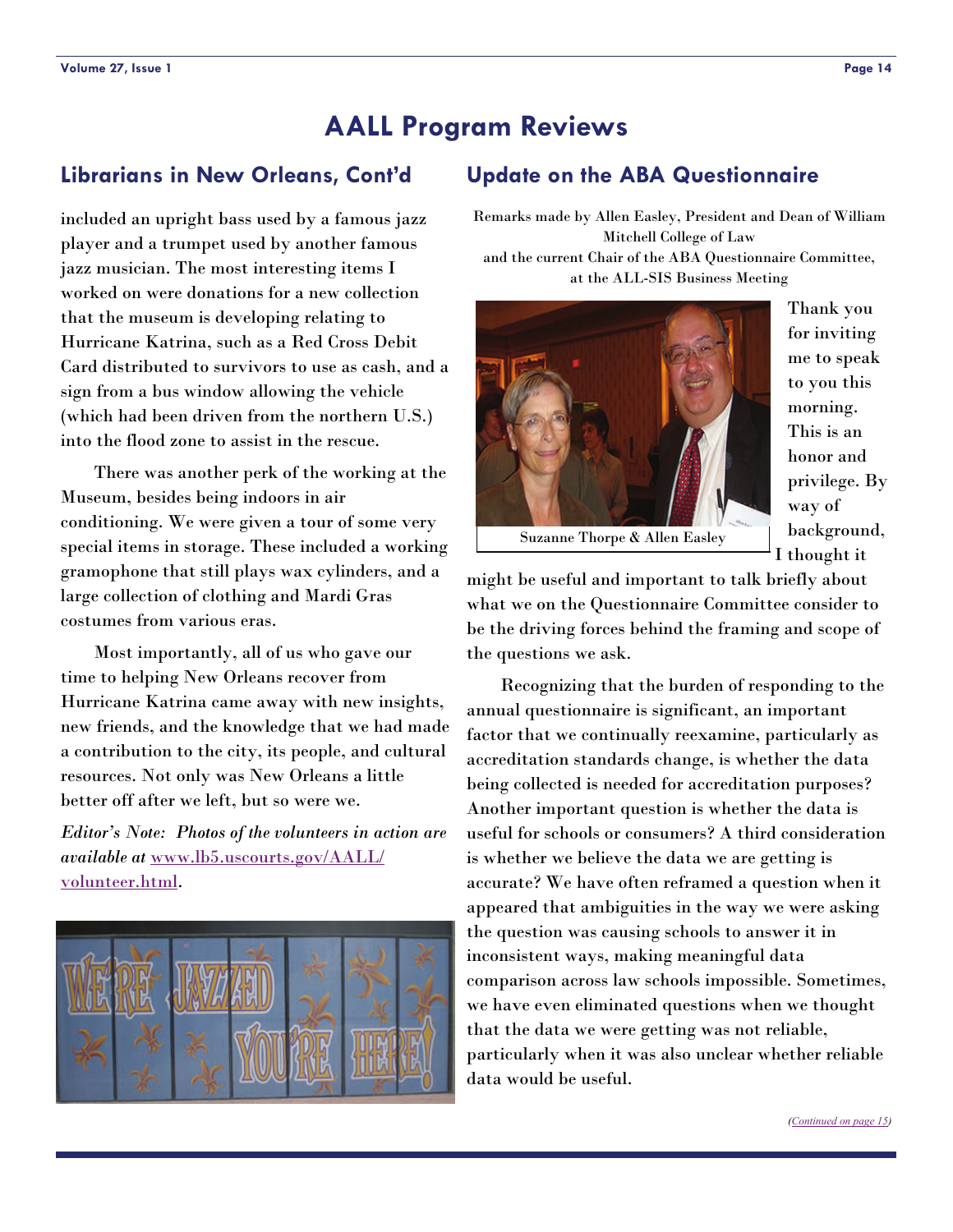# <span id="page-14-0"></span>**ABA Questionnaire, Cont'd**

 The heavier the burden of producing data in response to questions, the more important it is in our minds that the request for data be justified by clear need, usefulness, and a sense that the data we collect is likely to be reasonably accurate.

 Always lurking in the background is awareness that some of the data we collect through the annual questionnaire is being used by US News for ranking purposes. While we try not to allow that awareness to drive decisions, it highlights the importance of the factors just mentioned. Do we really need the data? Is it really useful? And perhaps most important here, is it accurate?

 So, for example, when we decided two years ago to resume collecting median LSAT/UGPA data, we did so because we thought the data useful to consumers and helpful, more complete information on the entering class, for the Accreditation Committee.

 But we were also acutely aware of the fact that while we were not collecting median data, US News was, and there was a lot of concern out there that because they were using data we weren't collecting the data they were getting might not be very accurate.

 So, although there were some fairly strong sentiments expressed in the committee that we ought not to start collecting media data simply because US News used that data in its rankings, we found that the median data was useful and helpful to us, and to consumers. And we knew, whether it was a motivating factor for us or not, that others would gain greater confidence in the median data being given to US News knowing that we too were collecting it.

 Now, let me turn to some of the major library related issues the Questionnaire Committee has

been examining over the past year, and the major changes coming down the pike, at least one of which has been somewhat controversial. First, let me say that in my years chairing the Questionnaire Committee almost every change made to parts of the questionnaires relating to libraries came to the committee initially as proposals from the Library Committee. The only exception to this I can think of is the decision by the Questionnaire Committee to move the counting of professional library staff out of the profiles, about which I will talk more in a few minutes. But, in general, proposals for changes regarding library questions are going to come initially from the library committee, and while the Questionnaire Committee has not always approved proposed changes coming from the library committee, it is highly unlikely to propose a substantive change to library questions itself, without the proposal having first been vetted and approved by the library committee.

 The overriding issue for the Questionnaire Committee regarding library matters, since the early 90's, has concerned electronic resources. More specifically, how should we be assessing the strength of collections in this electronic age?

 There were three major changes proposed by the library and questionnaire committees this year: the first having to do with how electronic titles are counted, the second having to do with serial titles and subscriptions, and the third, and most controversial, having to do with eliminating volume counts and making title counts the primary collection measure.

 We have been struggling with the electronic titles question for some time. A few years ago, we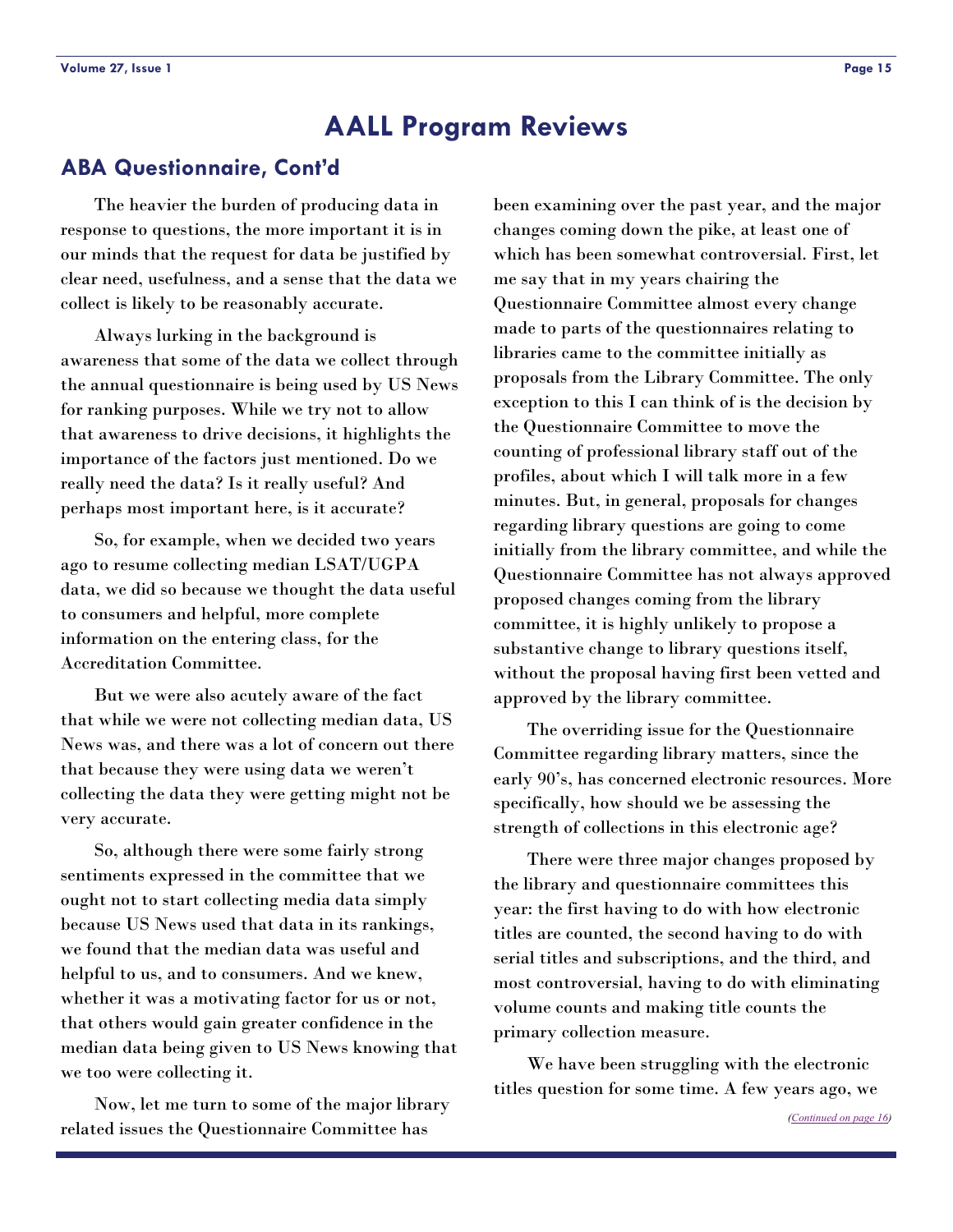### <span id="page-15-0"></span>**ABA Questionnaire, Cont'd**

took the position of not even trying to count electronic titles, focusing on electronic resources on the expenditures level instead. The change that we proposed this year, and that the Council of the Section on Legal Education and Admission to the Bar approved in June, separates electronic titles into titles owned and leased. Titles owned will be counted and reported. Titles leased will not be reported at the title level; rather they will be subsumed in databases, reported at the collection level.

 Obviously, there are arguments both ways on this question. And this is a work in progress. As technology changes, our thoughts about appropriate methods of measuring the strength of collections may change as well. But for the moment, we believe that the distinction between titles owned and leased makes sense. And for the moment, were we to count titles leased in our title count, our feeling was that title counts would become almost meaningless as a measure of collection strength.

 Our second recommendation this year, again approved by the Council in June, was to eliminate serial title and subscription counts. There has long been discomfort with how serials were being counted, and with the inconsistency in how they were being counted, a problem exacerbated when electronic serials were factored in. But serial titles will still show up in the total titles count, and serials are also counted at the expenditure level, split between print and non-print.

 Our final, and again most controversial recommendation, was to make titles owned the primary collection measure, eliminating volume and volume equivalent counts. This recommendation was driven by two primary

concerns. First, in this increasingly electronic age, volume counts were becoming increasingly irrelevant. And second, volume counts were notoriously unreliable. While there may be some comfort, at most libraries, with the count of volumes added and subtracted over recent periods of time, inevitably total volume counts start with a base of inherited totals in which we often have little confidence.

 So, from the perspective of both the Questionnaire Committee and the ABA library committee I think it is fair to say that we had grave questions about the usefulness and accuracy of volume counts. And to the extent that volume counts play a role, albeit a small one, in the US News rankings, that only exacerbated our concern over accuracy and usefulness.

 We were concerned enough about these proposed changes, particularly relating to volume counts, that we took the unusual step for the Questionnaire Committee this year of seeking comments regarding these proposals before finalizing our recommendations to the Council. And on the volume count question, while we received a wide range of reactions, some favorable and others unfavorable, there was enough concern expressed about the common use of volume counts by some schools for planning and management purposes that the committee decided to delay implementation of the elimination of volume counts for two years, to allow the law library community time to develop alternative methods for the continued collection of volume count data if it continues to believe that this data is important and useful. So, volume and volume equivalent counts will continue in the fall 2007 and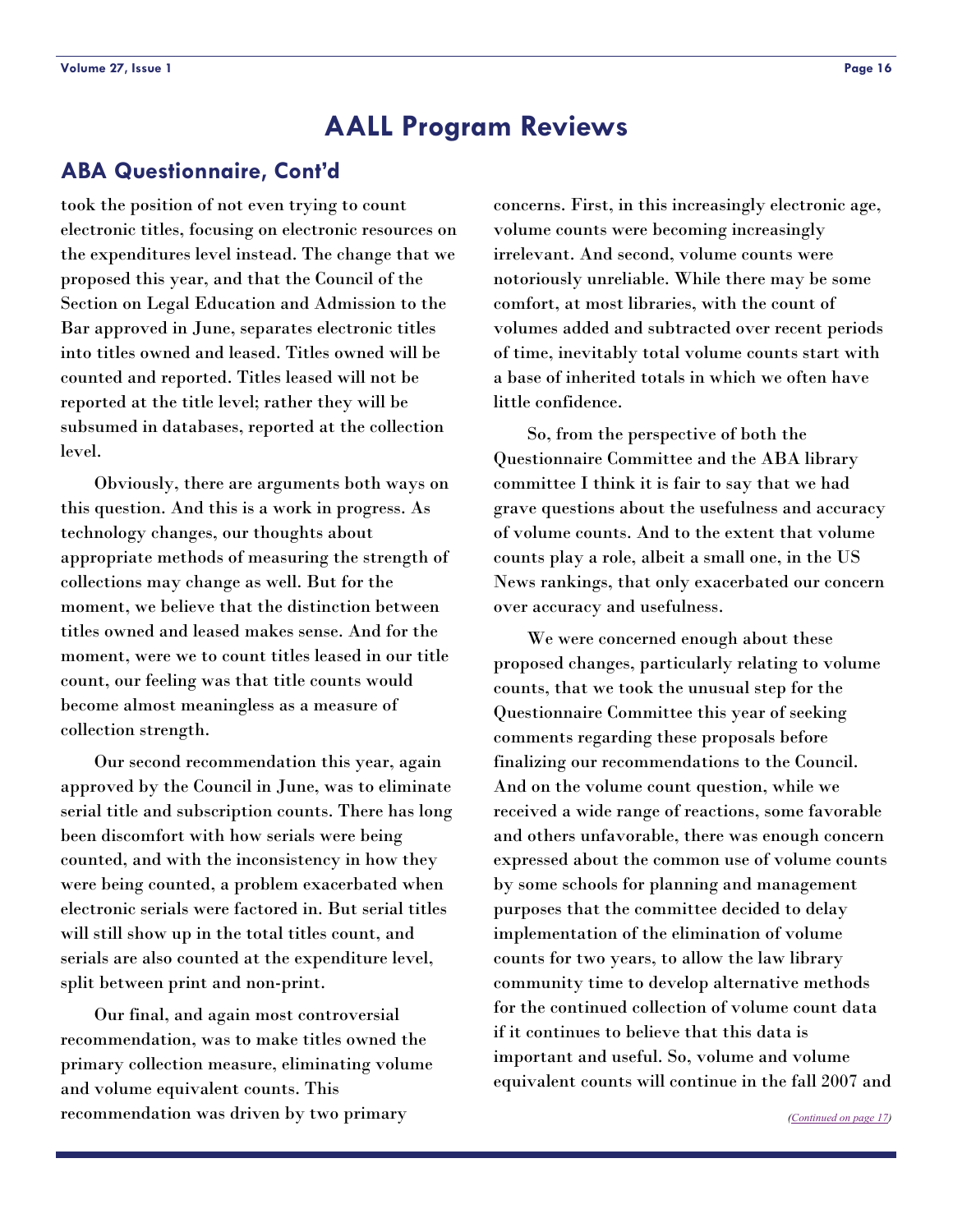### <span id="page-16-0"></span>**ABA Questionnaire, Cont'd**

fall 2008 questionnaires, but will be eliminated in the fall 2009 questionnaire.

 We haven't seen the end of the tinkering with how we measure and assess collections. I hope in the near future, however, we can devote more attention to how we assess quality of service. This is more important, in my mind, in part, because in this electronic age, I am not sure we can ever get a good handle on collection measurements anymore.

 The one other change to the annual questionnaire relating to libraries that I want to mention briefly has to do with the profiles section of the questionnaire and how professional library staff are counted. For years, we have used the profiles to count four groups of people within law schools, slightly oversimplifying: full-time faculty, part-time faculty, non-teaching decanal and director level administrators, and salaried nonteaching full-time library personnel. The profiles are an important tool for counting teaching resources because the rules for counting those resources are complex, with subtle but important distinctions between tenure-track faculty, clinicians with or without 405(c) job security, legal writing instructors, visitors, faculty with significant administrative responsibilities, etc. And it is important to get all these folks categorized correctly because it impacts the student-faculty ratio.

 But the profiles are a pretty cumbersome tool for counting other staff resources, like nonteaching administrators or librarians, where, although getting the count right is important, there are not the same complexities about who counts, for how much, and who doesn't. So, we decided to move everyone out of the profiles except those individuals who in one way or

another contribute to the faculty count. This does not mean any changes in who we count in terms of different types of library staff. It just means that the counting will not be done through the profiles.

 This does not mean that no one from the library will end up in the profiles. The director, who generally holds a faculty appointment, will have a profile. If there are other librarians who are full-time employees and teach or hold faculty rank, they will have a profile too. One question that has arisen is about what should be done with professional library staff who assist in teaching in the legal writing program. I think the answer depends on whether the individual has primary responsibility for teaching the class, or is simply assisting in teaching some segment of the class, e.g., relating to legal bibliography tools.

 I think in the former case, this individual would be part of the law school's teaching resources, and in the latter case, not. It is a judgment call, but one that in the grand scheme of things probably does not matter much. For in neither case would this individual count as a fulltime faculty member. So, at best, this person would be part of the additional teaching resources the law school can count in the ratio calculation, subject to the 20% cap on additional teaching resources. And since virtually every school maxes out on the cap, counting or not counting this individual as an additional teaching resource won't affect the ratio. And whether this individual is listed in the profiles, or counted elsewhere, will not affect the count of library staff either.

 In closing, let me mention one other new development coming down the line which should be of some interest to library directors. It is my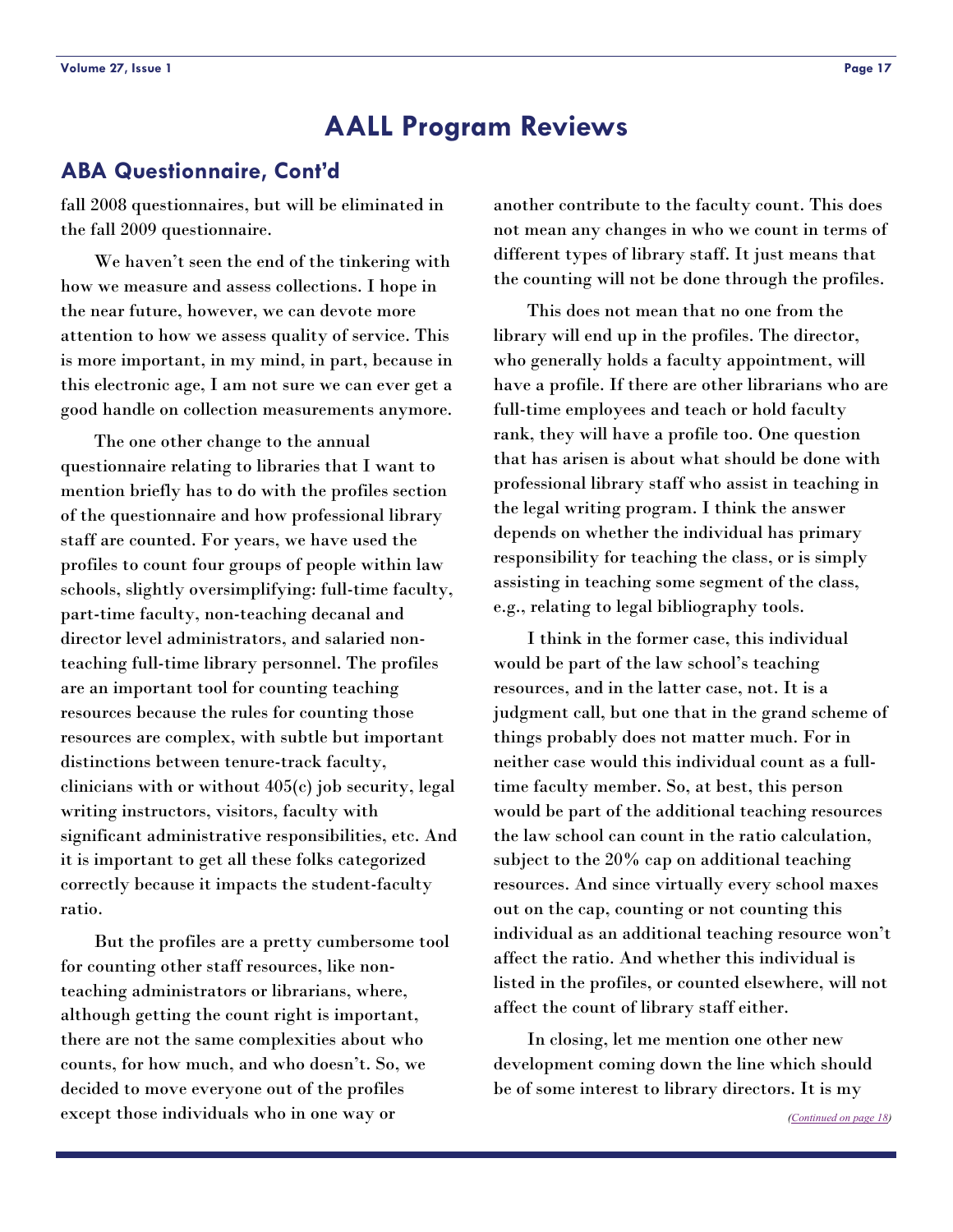# <span id="page-17-0"></span>**ABA Questionnaire, Cont'd**

impression anyway, that library directors make much better use of the ABA's takeoff data than deans. Certainly the comprehensive library takeoffs are a very well developed thoughtfully constructed tool for looking at and analyzing massive amounts of library data. The takeoffs, however, even the comprehensive library takeoffs, are a paper record in an electronic world. They are an anachronism. And soon they will be changing.

 The ABA is in the process of developing a prototype for an online version of the takeoffs that will allow users to select desired data elements and download them into spreadsheet formats, allowing for easy sorting, and formulas that do calculations based on comparisons of different data elements. E.g., you could easily calculate the acquisitions budget per FTE faculty member. Or create reports on a select group of peer schools, sorted based on whatever criteria you desire. Eventually this will make the takeoffs, as they exist today, irrelevant. And will make all of the data collected by the ABA in the annual questionnaire far more useful to deans and library directors.

 The first prototype will not have all the data available. It will probably focus primarily on financial data. But the rest of the data should very quickly become available in this new online format. And it will revolutionize the way law schools use the extraordinarily useful but often neglected data collected by the ABA.

 Thank you again for inviting me to speak to you. It is an honor to be here. And if any of you have questions, I would be happy to try to answer them.

### **Faculty Services Committee Roundtable**

Margaret Schilt University of Chicago D'Angelo Law Library

 Outgoing co-chairs Marianne Alcorn and Margaret Schilt coordinated the ALL-SIS Faculty Services Committee Roundtable, held July 16, 2007, at the AALL Annual Meeting in New Orleans. Two listserv discussions held by the Committee during the year provided inspiration for the roundtable's three topics. Adeen Postar, Marianne Alcorn, and Margaret Schilt each gave a short presentation and then facilitated small group discussions. Each group reported its ideas to the full roundtable.

 Adeen Postar spoke briefly on services for new faculty, "new" including anyone new to the institution, be they visiting faculty, adjuncts, or new permanent faculty. Ideas contributed by the group discussion she moderated included preparing profiles of faculty preferences and research interests, as suggested by Sheri Lewis' article on faculty services in the Law Library Journal, pairing experienced librarians with brand-new professors, and arranging for as many contacts with faculty as possible through mentor meetings, orientation involvement, work-inprogress presentations, and routine and frequent email communications.

 Marianne Alcorn commented on the "Obsessive Reference Librarian," building on the Committee's vibrant December listserv discussion on boundaries in faculty services. Her group emphasized the importance of setting expectations and communicating about deadlines early on, communicating in person, giving interim status reports and having clear guidelines about the services offered. Problem areas noted by the group included time constraints, uncertain guidelines for faculty and the tendency of every request to become a "rush!" request.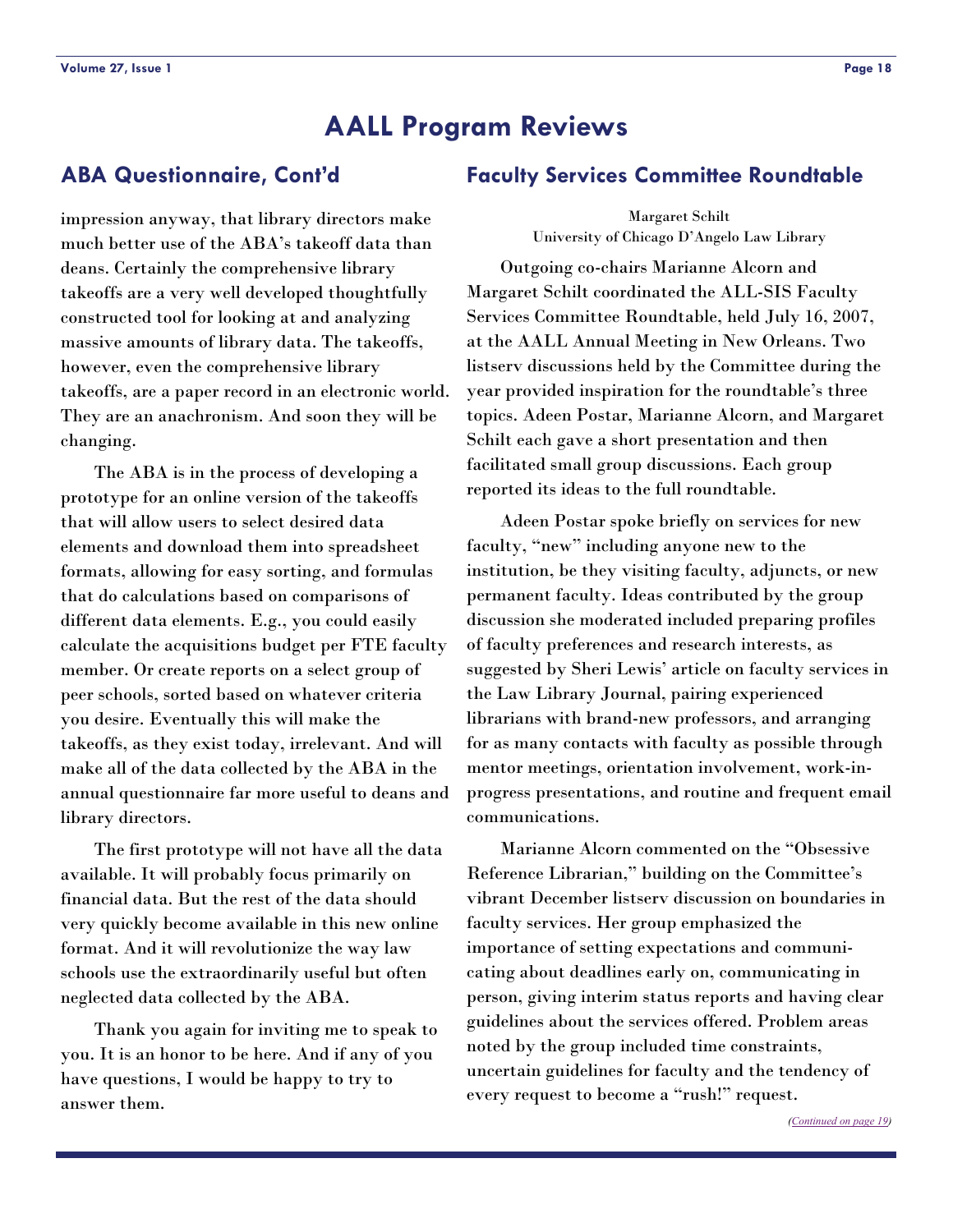# <span id="page-18-0"></span>**Faculty Services, Cont'd**

 Margaret Schilt asked whether we should deliver information and resources to faculty or train them to become more self-sufficient in their research. Her group concluded that a personal working relationship with a faculty member enables a librarian to make decisions on this on a case-by-case basis. One attendee questioned whether our role is to teach faculty, suggesting we should focus instead on providing research assistance as requested. On the other hand, training allows for self-sufficiency and may be preferred by younger, more technologically-savvy faculty. Faculty know their own research topics and preferences; training them to use resources on their own enables them to browse rather than delegating that task to librarians.

Joanne Dugan (<u>[jdugan@balt.edu\)](mailto:jdugan@balt.edu),</u> chair of the committee for 2007 - 2008, concluded the roundtable with a request for new ideas for listserv discussions in the upcoming year. Thanks to all who attended and contributed their thoughts and ideas.

# **Welcome to the Profession: A Report on CONELL**

### Phillip Gragg, Paul M. Hebert Law Center Library Louisiana State University

 The Conference of Newer Law Librarians, more commonly known as CONELL, was once again held at the annual meeting, and for the new law librarian it proved a worthy event. The seating was near capacity and the make-up of the crowd was a generous balance of both genders and many ethnicities. A wide range of ages was likewise well represented, and I was glad to see that my chosen profession has such broad appeal.

 The event was extremely well organized, and although I did not take a count, I would estimate that in excess of fifty (non-new) members of AALL took part in the day's events. The bulk of that number were represented in the "Marketplace" section of the conference, which gave new librarians an opportunity to learn about Special Interest Sections (SISs), Local Chapters, and Caucuses. To further underscore the importance of these new faces in law librarianship, the President and Executive Board of AALL made time in their very busy schedules to meet with us face to face.

 Two members whose participation punctuated the introductory session were Jennifer S. Murray and Cornell H. Winston. Jennifer gave a very candid and entertaining look at our new organization and the professional opportunities that awaited us. She made it very clear that this was our organization and that we would be welcomed with open arms. Jennifer's enthusiasm radiated out toward the crowd but came with one cautionary note gained from personal experience: don't overextend yourself too much! As Jennifer rattled off all of the committees and events which she had thrown herself into during her short tenure as a law librarian, I was amazed by her energy and dedication. Above all Jennifer showed how engaging and interesting law librarianship could be and the message was well-received by the audience.

 While all eyes and ears had been intently directed towards Jennifer's wise words, Cornell immediately grabbed the attention of the audience with his wit. Cornell's humor and candor immediately put the audience at ease and gave credence to what he was about to say. His presentation focused on how to get the most out of the conference: meet five new people every day, "get stuff" (go talk to and learn from the vendors), do something non-law related (e.g., visit a museum), earn ribbons for your name tag (fun run, volunteer, committees, i.e., get in-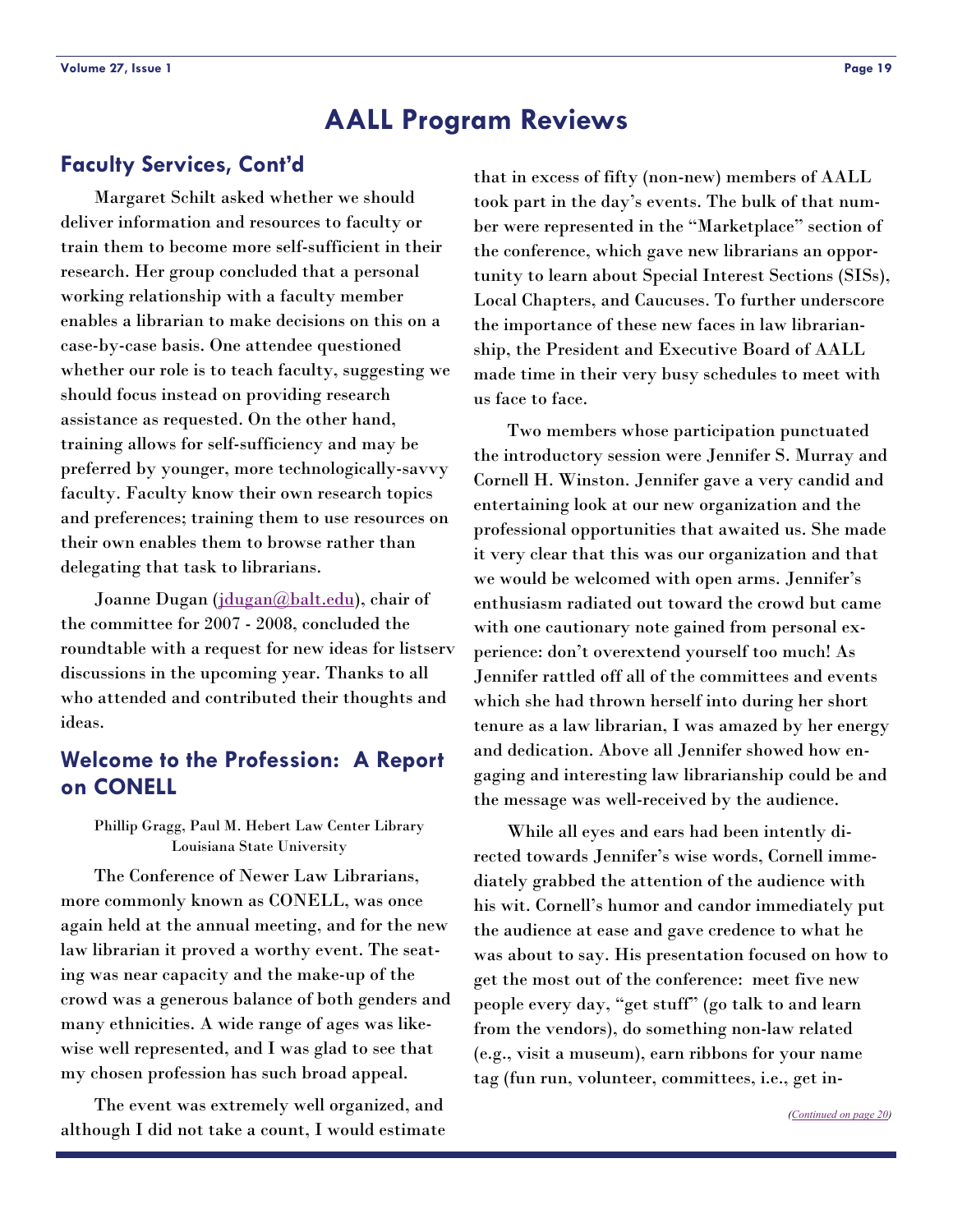# <span id="page-19-0"></span>**CONELL, Cont'd**

volved!), and go to a presentation that is not in your strongest area.

 While each a good piece of advice, I have to focus on the last point in particular. I believe that it is an essential attribute of all librarians to understand something about the total operation of the library and where the individual fits into the greater picture. Greater knowledge yields deeper understanding, increases the efficiency and quality of service, and improves camaraderie amongst librarians. Taking this sentiment to heart I chose to sit in on the session The Future of Cataloging, and while I will not go into detail about that program here, it was a very informative look at a crucial aspect of libraries that impacts technical and public services equally.

 After the introductory speeches, networking went into high gear. We had break-out small groups led by an AALL board member and discussed current issues in law librarianship, as well as how and why we all came to the profession. My small group was led by AALL Secretary Darcy Kirk. I was most impressed at the professional and occupational diversity. Even in our small group of ten or so, we had people with all sorts of constellations of degrees, public and tech services librarians, firm and academic, and even a couple students just beginning the job hunt.

 Next, I went to the activities fair and reconnected with Dennis Kim-Prieto, a new friend and a fellow University of Iowa College of Law Alum. I then learned about the Gen X-Gen Y caucus, spoke with the new editors of Spectrum and Law Library Journal, and was most interested to learn of the existence of the Recruitment to Law Librarianship Committee ([www.aallnet.org/](http://www.aallnet.org/committee/rllc/)  $committeer/Hc$ . We all know that law librarian-</u>

ship is facing a recruiting crunch that will be as challenging as any profession, and I am glad to see the organization is taking aim at this problem. Finally, I made my way to the Government Relations Committee table where I had the pleasure to meet Camilla Tubbs for the first time. Although not all were represented, a significant number of the 43 committees, 13 SISs, 31 Chapters, and 9 Caucuses were represented, and provided a wide range of opportunities for the new law librarian to learn about professional involvement.

 Then it was on to the "speed networking" event. I had been adequately briefed by a friend of mine that it was "weird, like a bunch of mini-blind dates." I could not pass up such an opportunity. In reality what I found, again, was a very diverse and interesting group of individuals. My response to the event was that there had not been enough time to get to know each of these people, but that I would look forward to doing so in the future.

 The next event on the schedule was lunch in the hotel. I had it on good authority that in years past an effort had been made to have lunch at a unique or signature restaurant in the host city, and being already somewhat familiar with New Orleans cuisine, I was disappointed that we were reduced to what I like to call "convention chicken." (You know what I'm talking about, we've all had it!) Lunch was to be followed by a 3 hour bus tour of New Orleans, which I did not attend. When I moved to Baton Rouge in the fall of 2006, I made a specific effort to tour a wide range of areas in New Orleans. I was most upset to see the devastated condition of the old terminal at Lakefront Airport - a true Art Deco Masterpiece.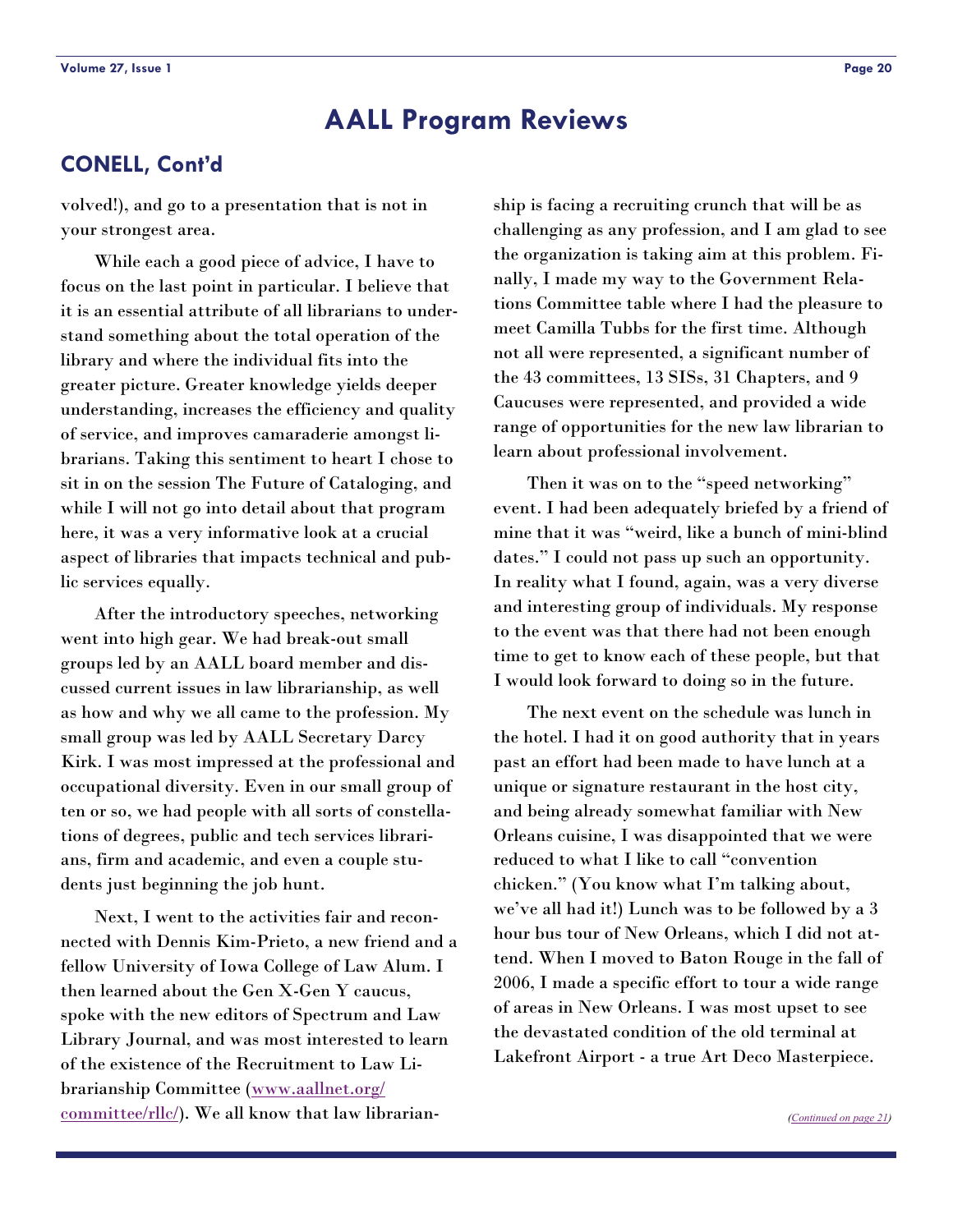# <span id="page-20-0"></span>**CONELL, Cont'd**

 On reflection, CONELL was a wonderful opportunity to meet other new librarians and learn about the profession. CONELL would be a particularly useful activity for those coming to the profession from non-law libraries or those who did not have the opportunity to be mentored in a law library while a student. The high level of involvement by the Executive Board, the President, and the various groups represented at "the marketplace" made a strong and definitive statement to those new to law librarianship: Welcome, and we're glad you're here!



# **New Academic Law Librarian's Meeting (NALLM)**

Katie Thompson, William M. Rains Law Library Loyola Law School, Los Angeles

 This year's New Academic Law Librarian's Meeting (NALLM) took place at the Loyola University of New Orleans College of Law on Sunday, July 15, 2007. The event began with a scenic bus ride through New Orleans to our hosting library, the University of New Orleans College of Law Library. Upon arrival to the library, the participants were warmly greeted as they settled into one of the law school classrooms. The program began with the introduction of NALLM/Mentoring Committee members, Katie Thompson (Co-Chair), Patricia Kidd (Co-Chair), Kathleen Carrick, Patricia Scott, and Kasia Solon. Each committee member also talked about how ALL-SIS has benefited them as an academic law librarian. Next, Board Members Suzanne Thorpe, Michael Slinger, Michelle Wu, Carol Bredemeyer, Linda Ryan, and Marianne Alcorn introduced themselves and shared their experiences with ALL-SIS. Finally, all of the new academic law librarians in attendance introduced themselves and shared a passion of theirs with the rest of the group. Afterward, committee member, Kathleen Carrick kicked off a panel discussion by speaking about tenure. This topic sparked a lot of discussion which eventually led to the inclusion of many other topics, like publishing and faculty politics. With the NALLM committee members and ALL-SIS Board Members serving as a panel, a wealth of knowledge and professional experiences was exchanged.

 When asked about the event for this article, Suzie Shatarevyan, Electronic Resources Manager at the Loyola Law Library of Los Angeles, said "this program gave me the opportunity to meet with other new members and mentors in a more intimate,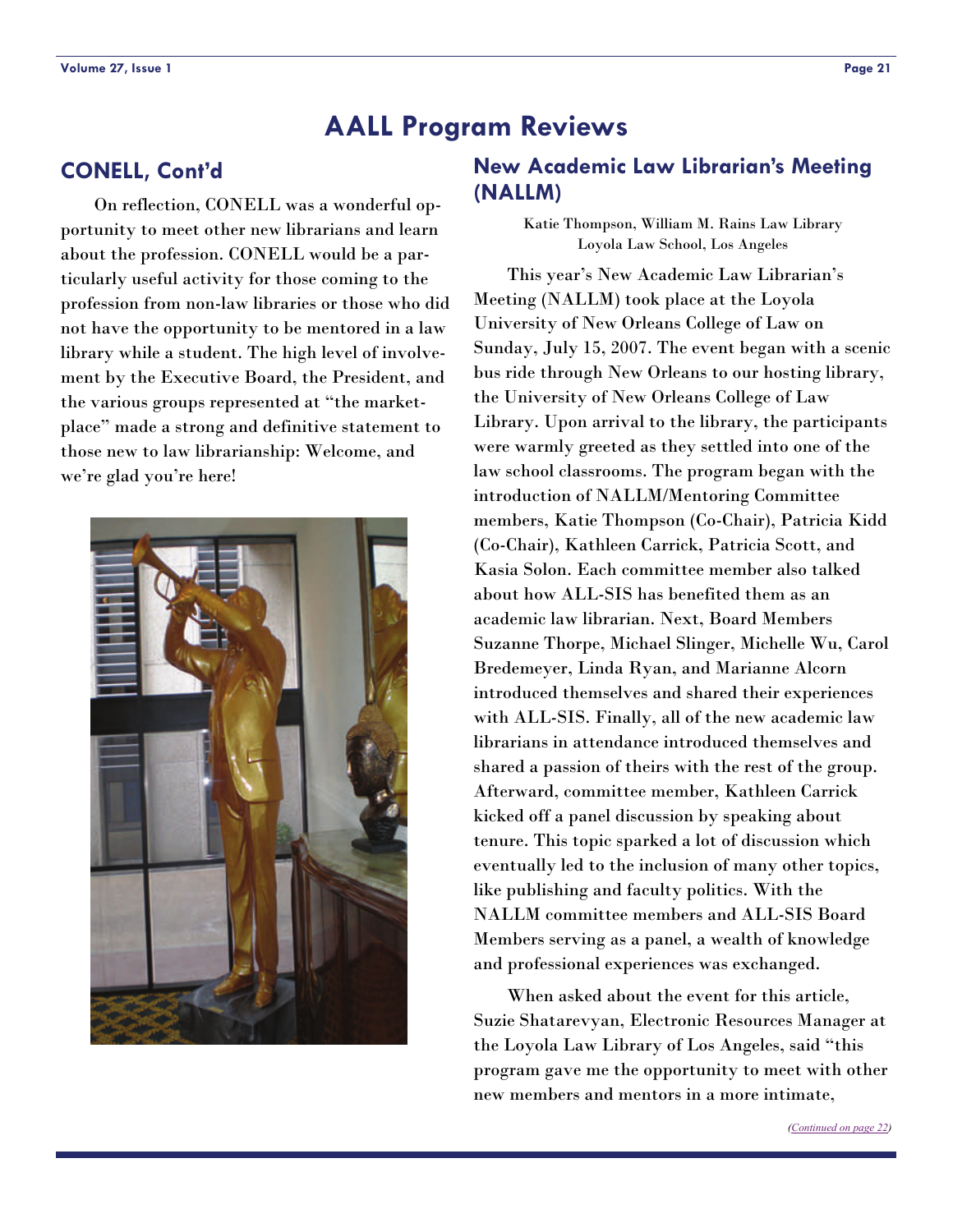# <span id="page-21-0"></span>**NALLM, Cont'd**

relaxed setting." She went on to say that "one of great benefits was being able to go around the room and introduce ourselves, not only as professionals, but also on a more personal level through sharing a passion of ours." Finally, Suzie stated that the activity "allowed the participants to feel at ease" and "resulted in [her] forming a new relationship." Suzie's comments really outline the purpose of NALLM, which is to give new librarians an opportunity to meet and network while learning more about academic law librarianship.

 The committee would like to thank all of the attendees of the event and those who helped with the planning of NALLM, including Michael Whipple, Director of the Loyola Law Library for hosting, Elizabeth Moore of Loyola Law Library for assistance with the room arrangement, Michael Bernier and the other folks at BNA who sponsored the event, and all of the members of the ALL-SIS Board, particularly Suzanne Thorpe and Michelle Wu for their support and assistance.

# **Grand Slams and Strike-Outs: A Rookie's First Trip to the AALL Conference**

Paula Seeger, Circulation Librarian University of Minnesota - Law Library

### **Rookie League**

 Although I have been employed at law libraries for over five years now, this was my first time attending the AALL Conference. In August 2006, I changed jobs from a county/court law library to an academic law library. This switch motivated me to take the conference more seriously. At the county law library, it was very difficult to find the time or money to attend conferences or other events. The larger academic

library environment has made attendance not only easier, but expected.

 In March 2007, I had the good fortune to be selected to participate in my first AALL event: the Management and Leadership Institute in Tucson. I thought at the time that if this is what AALL events would be like, I would enjoy them immensely. The Conference wasn't quite the same event, however.

### **World Series**

 It seems that the Annual Conference is the World Series of AALL events. I was impressed with the preparation and communication AALL provides to Conference-goers. The Conference wasn't as large as I thought it would be. Maybe folks hesitated to visit New Orleans in July, or just couldn't attend this year, or maybe the size of the facilities made the attendance seem small, but I expected more people to be there.

 The University of Minnesota Law Library sent eight librarians to the Conference and I caught up with them throughout the days, comparing notes and exchanging impressions. I also re-united with my former colleagues at my past library. They held a chapter reunion and let me in on the "best practice" secrets of attending the Conference. It was also good to see so many of the Tucson Institute participants at the Conference.

### **Strike-Outs**

 New Orleans is a hard city to visit for a vegetarian. It was difficult and distracting to have to "hunt" for a well-balanced, healthy meal. Luckily, most of the catered events, such as the ALL-SIS banquet, included healthier alternatives. I wasn't alone in this situation and shared camaraderie among others similarly looking for an alternative meal.

 As this was my first Conference, I have no knowledge or experience of when AALL had a longer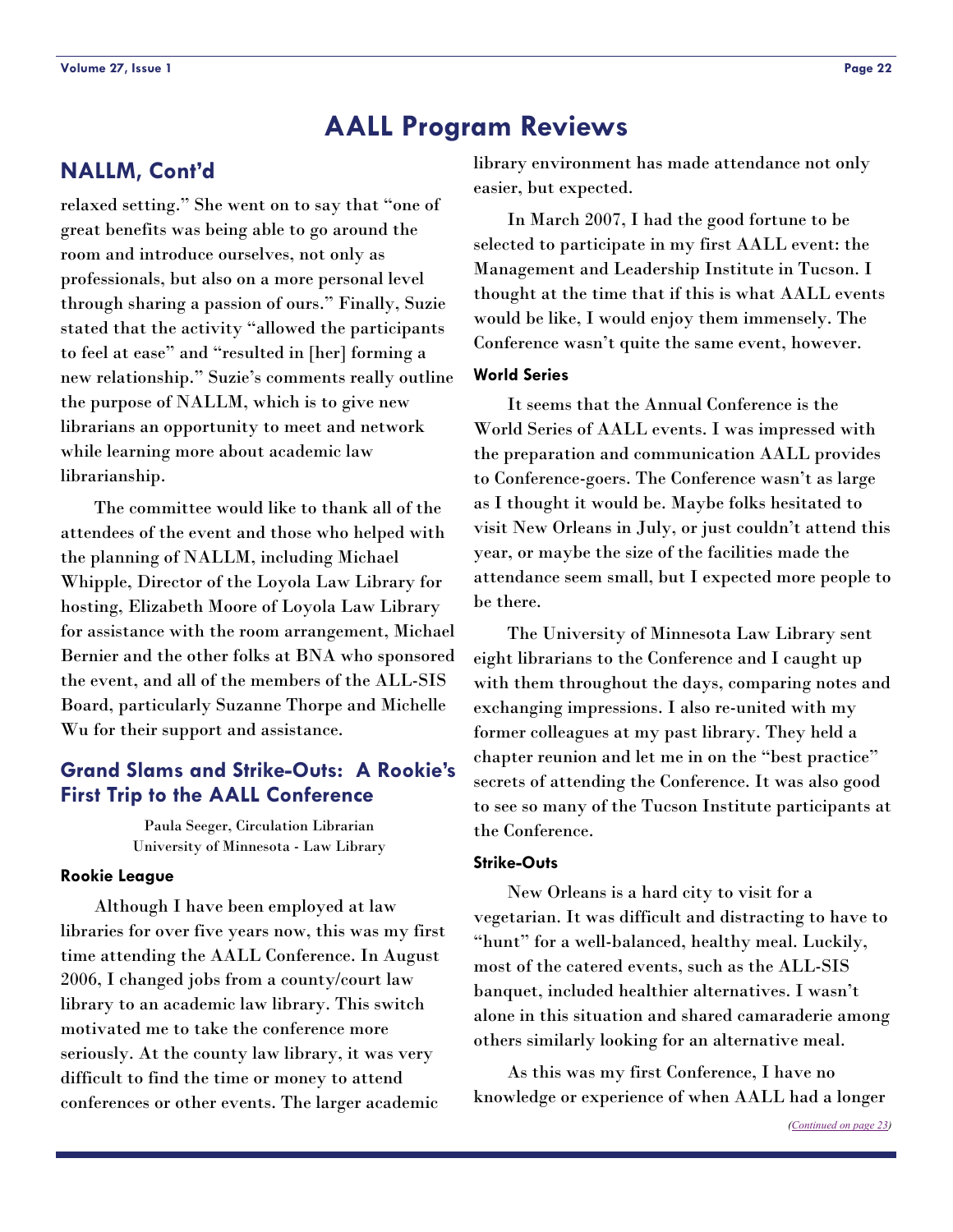# <span id="page-22-0"></span>**Grand Slams, Cont'd**

Conference. However, I did find it frustrating to have to choose between two programs in two different buildings scheduled at the same time, then turn around and find no programs of interest in the very next time slot.

 I would have appreciated more programs designed for newer law librarians and found the NALLM Program a welcome change. I liked being able to ask questions relevant to the challenges of newer law librarians and hearing answers by some of the "veterans." However, after reviewing the program proposal handbook for the 2008 Conference, I found the reason why there were so few programs for rookies: "Registrants at the Annual Meeting are highly experienced. Although basic programs are useful, members prefer more advanced, in-depth programs." and "Consider proposing advanced level programming: almost three quarters of the membership have been in the profession more than ten years." (pp. 4, 7, 16)

### **Grand Slams**

 In addition to the NALLM event, I enjoyed the programs that were more "introductory" and didn't assume the audience had previous knowledge of the topic. Specifically, I gained inspiration and ideas from "Developing a Scholarly Agenda," presented by Kathryn Venturatos Lorio and coordinated by Barbara Bintliff. They both gave me ideas for getting my research agenda refreshed in a more organized way.

 Along that same vein, my first AALL Publications Committee meeting let me see how I can use some of my favorite interests and skills in a new way of benefiting AALL. I look forward to using the ideas and skills I learned to become more involved with my chapter and SIS's.

 Overall, I enjoyed the AALL Conference primarily for the connections I made anew and rediscovered along the way. While the programs were mostly useful, the information and "insider" tips I gained by current and past colleagues and friends will be as valuable.

 Despite the unpredictable weather of New Orleans in July (I'll remember to pack my umbrella next time!) and lack of healthy food choices (thank you to the vendor in the exhibitor area who put out fruit instead of candy!), I think the Conference will be something I look forward to each year as my career progresses. I look forward to coaching other rookies in the future.



ALL-SIS Reception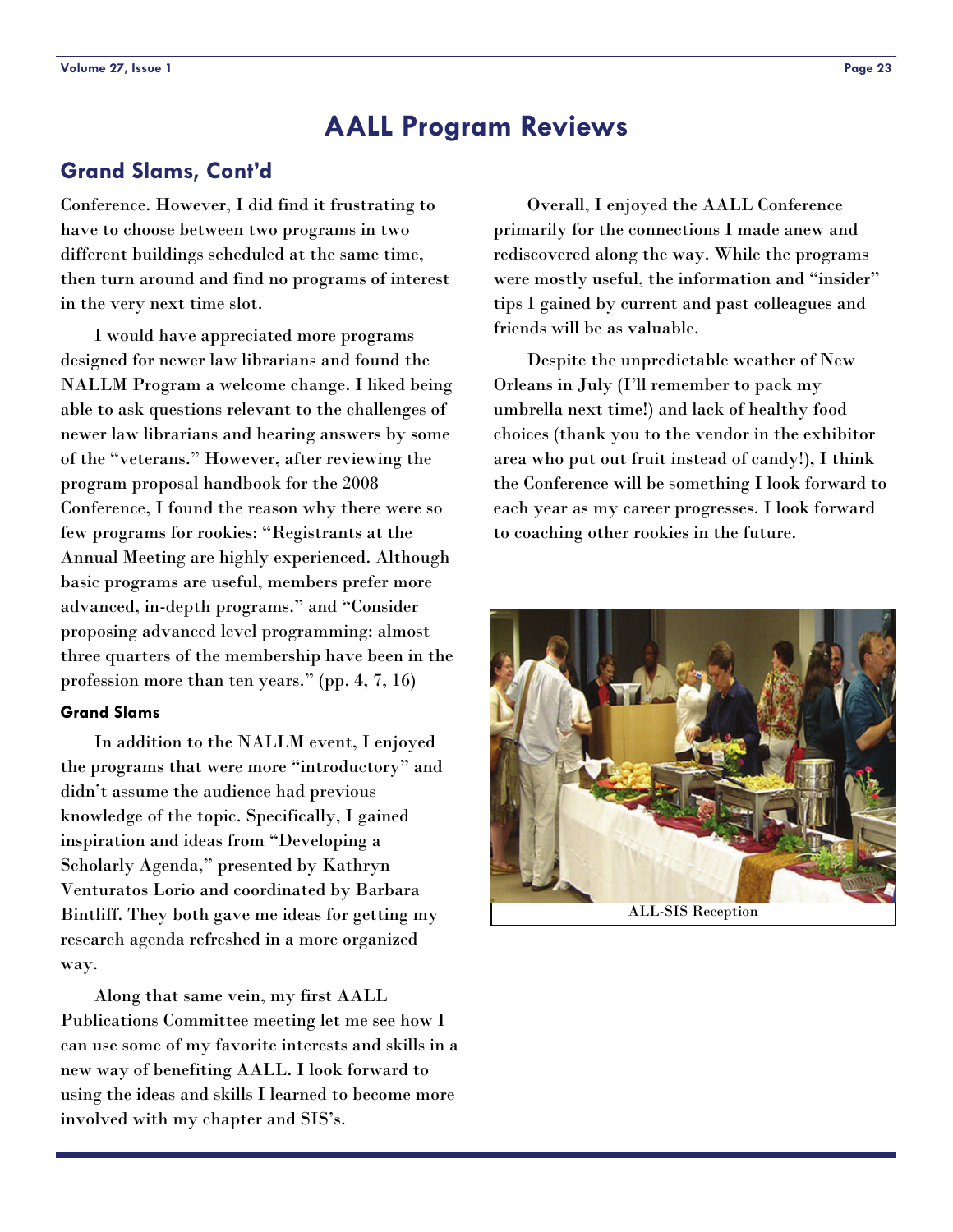<span id="page-23-0"></span>Sara Kelley, Electronic Services Librarian Georgetown University Law Library

 Unless you are new to the legal academy or you've been working on another planet for the last ten years, you are probably already aware of the trend toward "internationalization" of U.S. legal education. However, you may be less aware of some of the practical aspects of this trend, e.g., the justifications law school deans use to sell internationalization to their various constituencies, the differing approaches taken at different law schools, and the difficulties of internationalizing the traditional law school curriculum.

 Let's begin with a look at the justifications. According to Yale Law's Dean Harold Hongju Koh, transnational law ("a hybrid of domestic and international law that has assumed increasing significance in our lives"1) matters to U.S. lawyers because "it increasingly influences laws and policies that govern us  $\ldots$ ."<sup>2</sup> As examples of this influence, Koh cites President Bush's recent statement that a U.S. President cannot order torture, federal courts' holdings that torture is a tort in violation of the law of nations, and the increasing willingness of the Supreme Court to interpret U.S. law in light of international legal norms (see, e.g., *Roper v. Simmons*, 543 U.S. 551 (2005)).3 Peter Strauss of Columbia has asserted that the world's many national economies are undergoing a merger similar to the post-Civil War merger of the various U.S. states' economies, and that this merger will result in a legal services market that rewards law schools who adapt to globalization and punish law schools that do not.4 A Columbia alum recently remarked to Strauss that "85% of the transactions that crossed his desk at a not particularly international New York law

firm had one foot or another in a distant country."5

 How are U.S. law schools responding to the need to produce internationally aware graduates? There appear to be two major approaches: (1) the "integration model," and (2) the "separation model."6

 In the integration model, law schools attempt to present a global perspective across the first-year curriculum (considered by commentators to be the optimal time for this type of approach) by "presenting occasional comparative, international or transnational perspectives in all (or at least most of) the courses in a piecemeal fashion."7 An advantage of this system is that it reaches students in the early formative stage of their legal education when they can most easily accept foreign and international law as normal parts of the legal discipline.8 A disadvantage to this approach is that, as a practical matter, it is difficult to implement. First-year faculties tend to be heterogeneous groups, many members of which have no particular interest in or knowledge of international and comparative law.9 The integrated approach also requires teaching materials that present comparative or international perspectives in many different legal contexts; the need to create such materials leads to a high start-up cost. Furthermore, the integrated approach to teaching international and comparative law fails to convey a deep, coherent understanding of either international or comparative law.10

 In the separation model, law schools create a separate introductory course in international and/ or comparative law and make it mandatory.11 This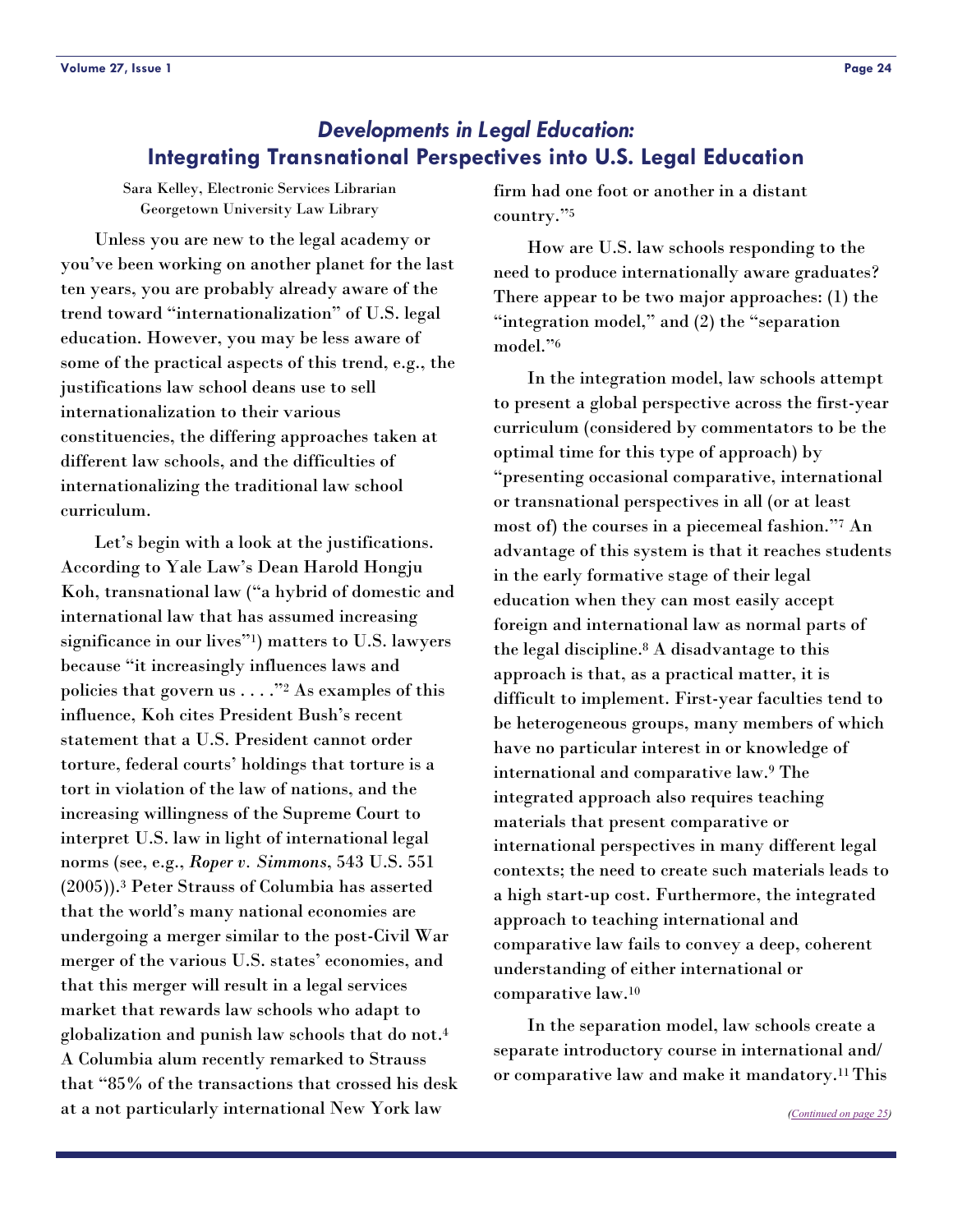# <span id="page-24-0"></span>**Developments in Legal Education, Cont'd**

approach is easier to implement than the integration approach because it requires the participation of only those faculty with interest and expertise in international and comparative law. With fewer faculty involved, there are fewer coordination problems. Also, this approach requires only one set of teaching materials.12 However, the separation model also has its disadvantages. First, in this model global perspectives are presented outside of standard legal topics, and usually after the first year of law school. "Second, it is difficult to avoid sliding into teaching simply a watered-down version of the traditional (public) international law course . . . . [Most of our graduates] need basic knowledge not about treaty making, the UN Security Council or the laws of war and peace but about international business transactions, litigation, and trade."13

 It is worth noting one example of a hybrid approach, and one extreme example of the integration approach. Georgetown Law's "Week One" program is a hybrid of the integration and separation models. In Week One, Georgetown's first year students attend approximately 15 hours of intense instruction in international and comparative law topics during the week prior to the beginning of the traditional spring semester; students are also required to complete a writing assignment that integrates U.S. law issues from the traditional first-year courses with international and foreign law issues.14 The extreme example of the integration approach comes not from a U.S. law school, but from McGill University in Montreal, Quebec, Canada. McGill's program integrates the study of civil and common law traditions throughout the law school curriculum, and students graduate with two degrees: one in civil law and one in common law.15

 Other programs of note include special international moot court sections of first year legal writing at Brooklyn Law School; first-year international law electives at several schools including American University, the University of Maryland, and the University of Michigan; and American University's J.D. International Dual Degree programs with Canadian, French, and Spanish universities.

1 Harold Hongju Koh, *Why Transnational Law Matters*, 24 Penn St. Int'l L. Rev. 745 (2006). Also according to Koh, "Today, the concept of transnational law embraces a range of law school courses thought to be neither purely domestic nor international . . ., for example: Comparative Law, Immigration and Refugee Law, International Business Transactions, International Commercial Law, International Trade Law . . . and the Law of Transnational Crimes." *Id*. at 746.

- 2 *Id*. at 747.
- 3 *Id*. at 747-50.

4 Peter L. Strauss, *Transsystemia: Are We Approaching a New Langdellian Moment? Is McGill Leading the Way?* 24 Penn St. Int'l L. Rev. 763, 763-66 (2006).

5 *Id*. at 765.

6 Mathias W. Reimann, *Two Approaches to Internationalizing the Curriculum: Some Comments*, 24 Penn St. Int'l L. Rev . 805 (2006).

7 *Id*.

8 *Id*.

- 9 *Id*.
- 10 *Id*. at 805-06.
- 11 *Id*. at 806.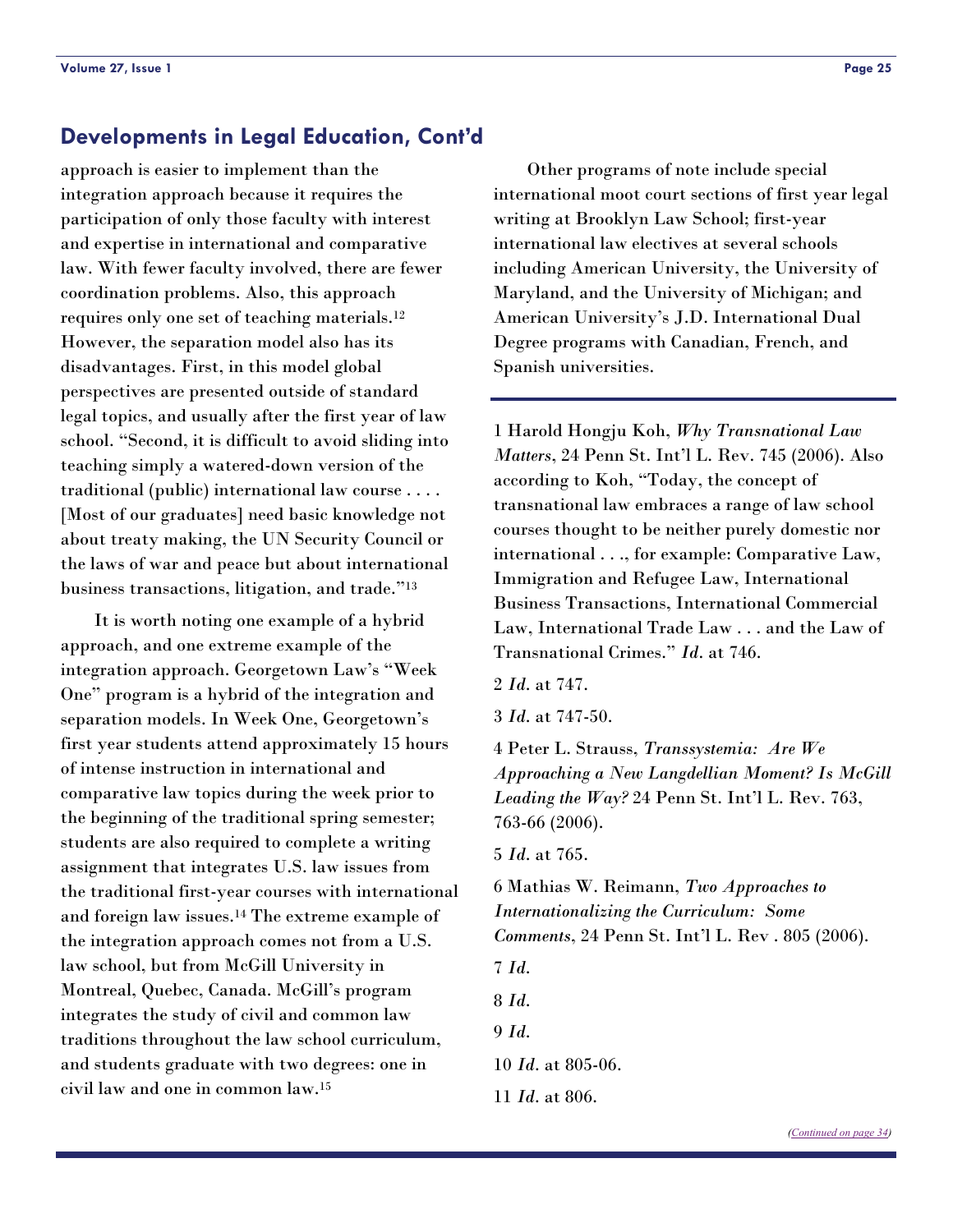# <span id="page-25-0"></span>**Chair, Cont'd**

students services, and I am pleased to announce that we have established a new Student Services Committee, to be chaired by James Durham ([jdurham@tourolaw.edu\)](mailto:jdurham@tourolaw.edu). Among its many charges is a direction to survey the membership and share results on the range of innovative services provided by academic law libraries to law journals, moot courts, law student organizations, and individual students.

 Second, the Statistics Committee, co-chaired by Jonathan Franklin ([jafrank@u.washington.edu\)](mailto:jafrank@u.washington.edu) and Kory Staheli ([stahelik@lawgate.byu.edu\)](mailto:stahelik@lawgate.byu.edu) will continue to develop meaningful measurements of academic law library services and resources, measurements that will take us beyond the usual statistics found in current law school surveys. We encourage everyone to participate in this process, responding to the questionnaires that the committee submits to the membership for comment, as this input will help guide the committee in its efforts.

 Third, the Continuing Status/Tenure Committee, chaired by Kathleen Carrick  $(\underline{kxc4} @ case.edu),$  has an expanded charge this year. In addition to status issues, the committee will work with AALL to collect and disseminate data on librarian and library staff compensation (including perks), and it will seek to identify trends related to compensation and status for the ALL-SIS membership.

 Although it seems early, preparations are also already underway for the next AALL Annual Meeting in Portland! Peter Nycum and the staff of the Lewis & Clark Law Library have agreed to host the annual ALL-SIS reception, and the Program Committee, chaired by Sara Sampson ([sas235@law.georgetown.edu](mailto:sas235@law.georgetown.edu)) has been reviewing and ranking the programs that ALL-SIS has been asked to sponsor or co-sponsor next year.

 I hope that you have had a smooth start to your academic years, and as you go about your work, I urge you to think about new ways that a professional organization such as ALL-SIS can assist you. Please feel free to contact me  $(\frac{lawmmw@hotstra.edu}{\text{ar}~}$  or any other member of the ALL-SIS Executive Board ([www.aallnet.org/sis/](http://www.aallnet.org/sis/allsis/directories/) [allsis/directories/](http://www.aallnet.org/sis/allsis/directories/)) with ideas, suggestions, or comments. We are here to serve you, and your input is essential to ALL-SIS effectiveness!

Best wishes, Michelle

# **Fourth Northeast Regional Law Libraries Meeting**

Susan Herrick, Research Librarian University of Maryland School of Law

 The Fourth Northeast Regional Law Libraries Meeting (NE2007) will be held in Toronto, Ontario, from October 17 - 20, 2007. Although the deadline for early registration has passed, regular registration remains open until the beginning of the conference. See the NE2007 website for registration information and a copy of the registration form ([www.librarieswithoutborders.net/](http://www.librarieswithoutborders.net/))

 Several hundred law librarians from academia, law firms, government, and other employment settings, from across the north-eastern United States and eastern Canada, are expected to attend. A diverse program is being planned around the theme, "Libraries Without Borders," with programming organized along three lines: librarianship without borders; law without borders; and working without borders. About 40 programs will take place over the two and one half days of the meeting ([www.librarieswithoutborders.net/program.html](http://www.librarieswithoutborders.net/program.html)).

 The keynote speaker at NE2007 will be Michael Ignatieff, an internationally renowned historian, *[\(Continued on page 27\)](#page-26-0)*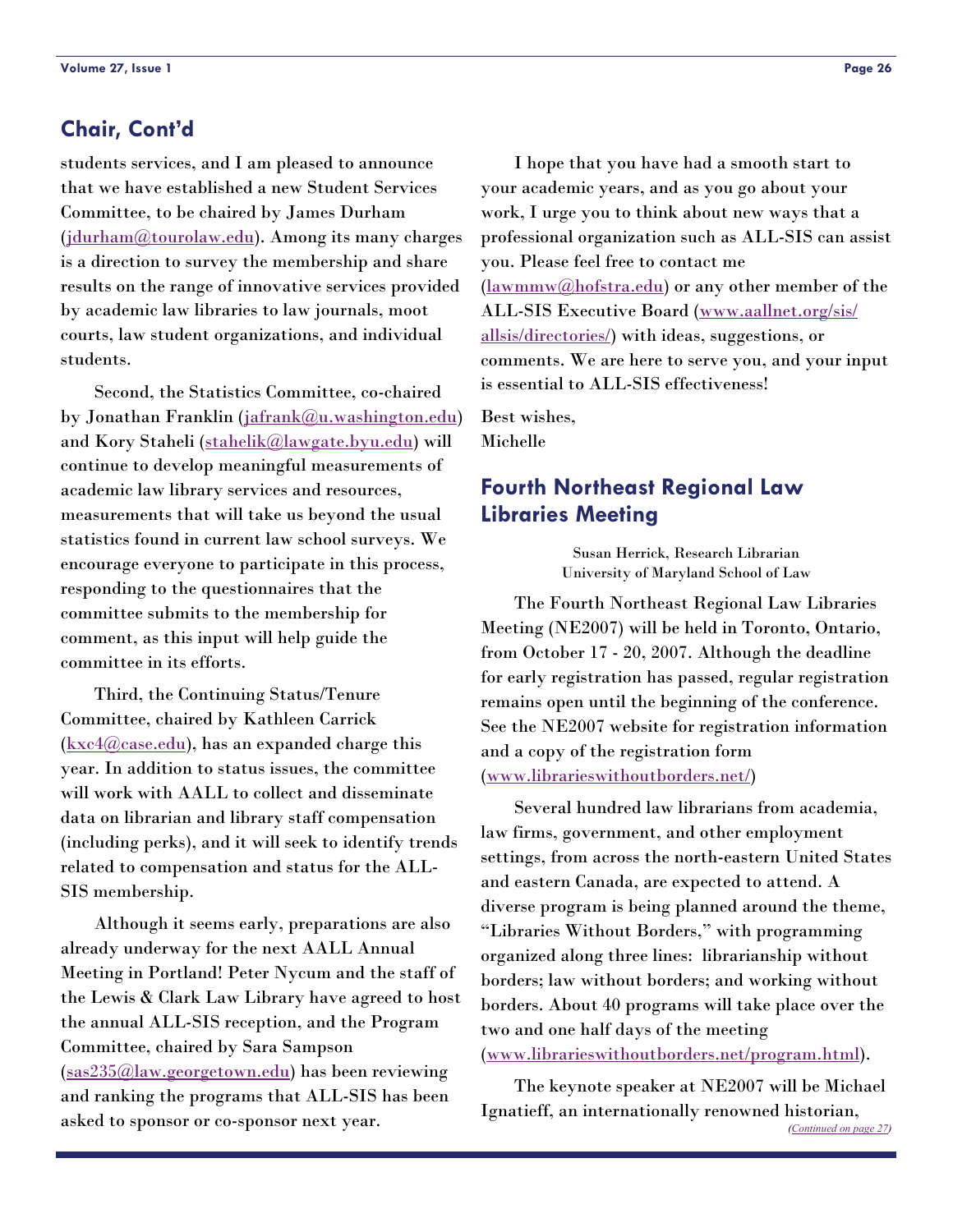# <span id="page-26-0"></span>**NE Regional Mtg, Cont'd**

journalist, and award-winning author, who is currently Member of Parliament for the Toronto riding of Etobicoke-Lakeshore and Deputy Leader of the Liberal Party of Canada (see [www.librarieswithoutborders.net/documents/](http://www.librarieswithoutborders.net/documents/Ignatieff.pdf) [Ignatieff.pdf\)](http://www.librarieswithoutborders.net/documents/Ignatieff.pdf).

 The meeting will also offer a variety of social events, from the opening reception in the Legislative Building at Queen's Park, the site of the Legislative Assembly of the Province of Ontario, to tours of law firm libraries hosted by members of the Toronto Association of Law Libraries, to the closing banquet in the Grand Ballroom of the conference hotel. The meeting also offers an opportunity to visit the beautiful international city of Toronto, which lies within day trip distance of attractions such as Niagara Falls and the Niagara wine region (and its many wine tours) as well as historic Niagara-on-the-Lake, during a period that promises lovely fall weather (peak color for autumn leaves and an average daytime temperature of around 18 degrees Celsius (65 Fahrenheit)).

 In addition to the host chapter, the Toronto Association of Law Libraries (TALL), sponsoring chapters include: Association of Law Libraries of Upstate New York (AALUNY); Greater Philadelphia Law Library Association (GPLLA); Law Library Association of Greater New York (LLAGNY); Law Library Association of Maryland (LLAM); Law Librarians of New England (LLNE); Law Librarians' Society of the District of Columbia (LLSDC); New Jersey Law Librarians Association (NJLLA); Ohio Regional Association of Law Libraries (ORALL); and Southern New England Law Librarians Association (SNELLA).

 Please consider joining your colleagues at what promises to be a fascinating and enjoyable event.

# **Ten Non-Law Librarian Books for Law Librarians: New Tangential Titles You Should Know About**

Galen L. Fletcher, Hunter Law Library Brigham Young University

### **Introduction**

 During the past three years, I've found a number of titles "outside" mainstream law librarianship which have been useful in my work and understandings of academic law librarianship. Since our profession sits on the intersection of people and information, and law and academics, sometimes books in just one of those areas will yield good results in the whole.

 If you only read one of these, I strongly suggest *Educating Lawyers*. My top three are: *Educating Lawyers* (for its broad analysis of current legal education), *The Five Love Languages for Singles* (for its personal and professional relationship perspectives), and *Sacred Stacks* (to reconnect each of us to why we serve people with books and information).

- 1. *The Book Thief*
- 2. *The Changing Academic Library*
- 3. *Educating Lawyers*
- 4. *The Five Love Languages for Singles*
- 5. *Google Hacks*, 3d ed
- 6. *Good to Great and the Social Sectors*
- 7. *The Justice Gap*
- 8. *Organize Your Corpses*
- 9. *Sacred Stacks*
- 10. *U.S. Government Publication*

### **Book Descriptions (In Alphabetical Order by Title)**

1. Travis McDade, *The Book Thief: The True Crimes of Daniel Spiegelman* (Westport, Conn.: Praeger Publishers, 2006), ISBN 978- 0275993313, OCLC 70921412.

Law librarians should read this book because it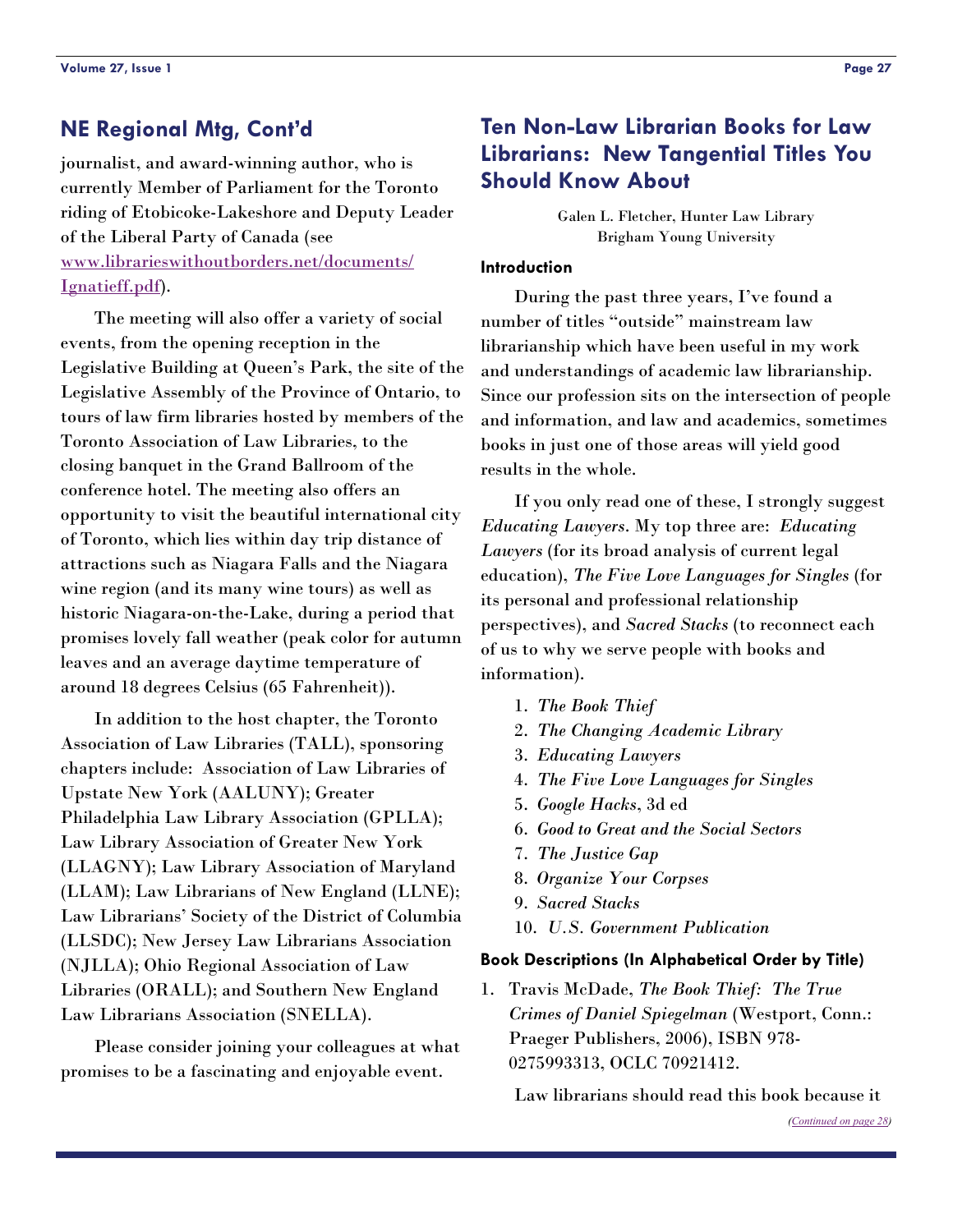# <span id="page-27-0"></span>**Non-Law Librarian Books, Cont'd**

leads to the court opinion extolling the value of library and archival materials, *United States v. Spiegelman*, 4 F.Supp.2d 275 (S.D.N.Y. 1998). The book deftly combines an international manhunt, a self-confessed (but unproven) participant in the Oklahoma City bombings, a \$1.3 million dollar theft from the Columbia University Rare Books and Manuscripts Library, trial transcripts, and the U.S. Federal Sentencing Guidelines. And it is written by an academic law librarian.

2. John Budd, *The Changing Academic Library: Operations, Culture, Environments* (Chicago: Association of College and Research Libraries, 2005), ISBN 978-0838983188, OCLC 58050252.

 If you've been in academia for a while, you may want to read through this basic textbook of general academic librarianship. This text does not necessarily supply a lot of answers, but will remind the reader of what the questions are within our profession. If you are new to law librarianship, this would be essential reading for the big picture on how libraries in higher education operate. Many academic law librarians assume that since they've gone to two graduate schools (JD and MLS), they know how academia works. This book will help fill in any gaps in such thinking.

3. William M. Sullivan, Anne Colby, Judith Welch Wegner, Lloyd Bond, & Lee S. Shulman, *Educating Lawyers: Preparation for the Profession of Law* (San Francisco: Jossey-Bass, 2007), ISBN 978-0787982614, OCLC 76183772.

 This is the most important empirical study of legal education since the 1992 MacCrate Report. This isn't law school ranking and fluff, but a serious examination of sixteen American law schools with an analysis extending to the entire law school enterprise. It may be tempting for law librarians to ignore as physical inputs into and

support for the legal education process are not the emphasis as much as how law school training is conducted and the results. But the lack of discussion of law libraries in this study could motivate each of us to examine more closely our own roles. Highly recommended for both its descriptive and proscriptive aspects. The 16-page executive summary is online at [www.carnegiefoundation.org/files/elibrary/](http://www.carnegiefoundation.org/files/elibrary/EducatingLawyers_summary.pdf) [EducatingLawyers\\_summary.pdf](http://www.carnegiefoundation.org/files/elibrary/EducatingLawyers_summary.pdf).

4. Gary Chapman, *The Five Love Languages for Singles* (Chicago: Northfield Pub., 2004), ISBN 978-1881273981, OCLC 54803645.

 Concise, upbeat ways to improve your interactions with co-workers and others, based on how they prefer to be treated. Five categories of relationship "languages" are presented: words of praise, physical touch, acts of service, gifts, and spending quality time. The core message is that you can speak up for what you want in ways others can hear. This Christian author originally wrote to married couples, and has expanded his works to children, teenagers, and now individuals in roommate, working, and family relationships. His online quiz is at [www.fivelovelanguages.com/.](http://www.fivelovelanguages.com/) Law librarians are not specifically mentioned and shouldn't be put off by the title "for singles," as the principles apply to anyone who works with people.

5. Rael Dornfest, Paul Bausch & Tara Calishain, *Google Hacks: Tips & Tools for Finding and Using the World's Information*, 3d ed. (Sebastopol, CA: O'Reilly, 2006), ISBN 978- 0596527068, OCLC 69732571.

 Since so much legal and other information is published to the Internet these days, knowing how to maximize your use of the premier Internet search engine, Google, can go a long way. This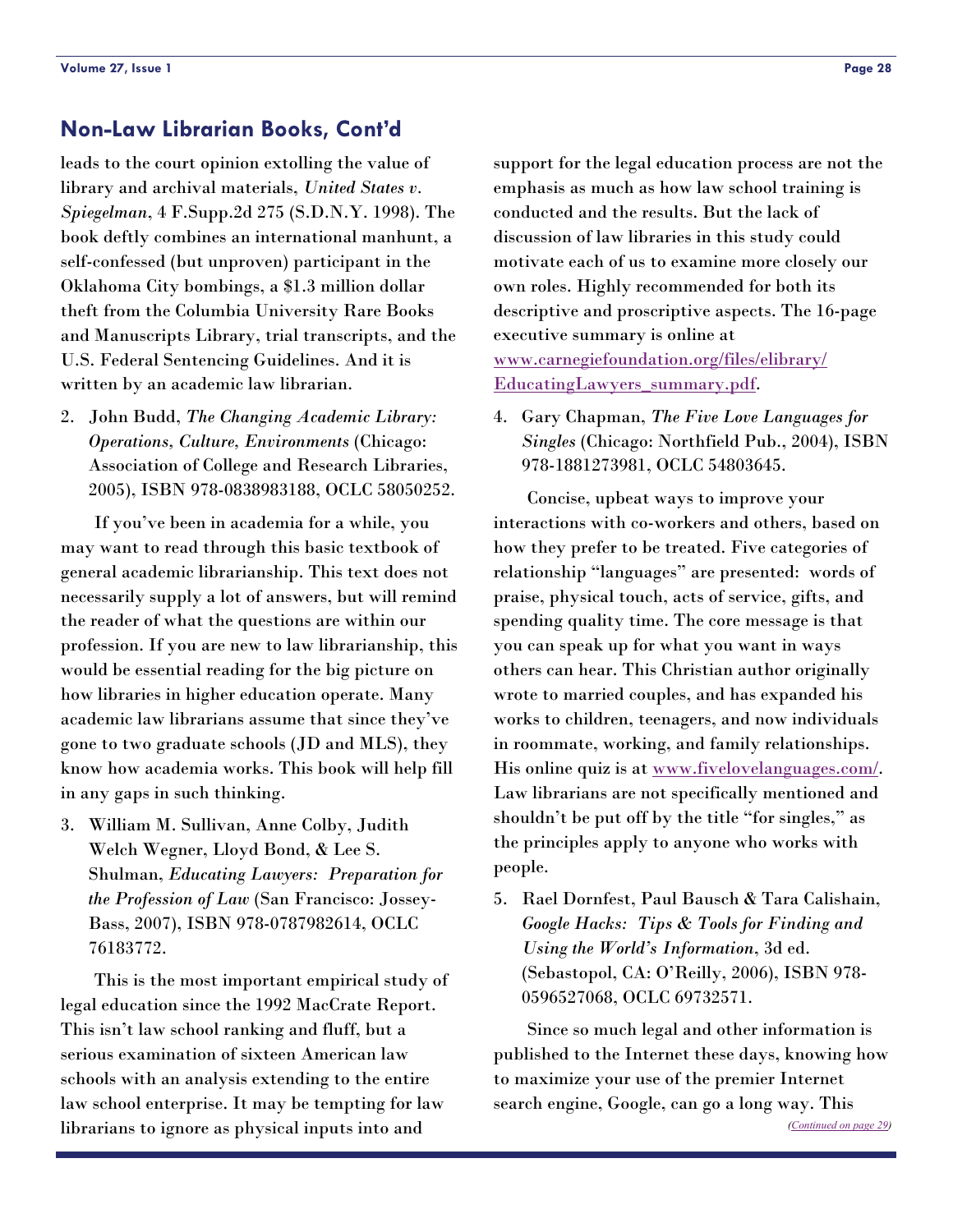# <span id="page-28-0"></span>**Non-Law Librarian Books, Cont'd**

book includes simple techniques for beginners and advanced programming level applications, organized in a way useful for reference as well as serendipity. Example searches include "define:librarian" for definitions of librarian on the web, "phonebook:smith john wv" for phone numbers and addresses of john smith's in West Virginia, and "intitle:law library" for webpage titles containing the words law library. The publisher also prints similar books: *Amazon Hacks*, *eBay Hacks*, *Firefox Hacks*, *Flickr Hacks*, *PDF Hacks*, *Podcasting Hacks*, etc. See: [http://](http://hackszine.com/) [hackszine.com/.](http://hackszine.com/)

6. Jim Collins, *Good to Great and the Social Sectors: A Monograph to Accompany Good to Great* ([Boulder, Colo.]: HarperCollins, 2005), ISBN 978-0977326402, OCLC 62745558.

 This short 36 page work is written as an additional chapter extending this business author's original *Good to Great* (2001) to non-profit organizations and those serving the public - the social sectors. Law library managers at all levels will benefit from the advice here to seek disciplined and long-term greatness. Calibrating success without business metrics, and getting things done within a diffuse power structure are just two of five main concepts in the text, sub-titled "why business thinking is not the answer" to non-profit organizations. An excerpt is at the author's website: [www.jimcollins.com/](http://www.jimcollins.com/).

7. D. Michael Dale, *The Justice Gap: The Unmet Legal Needs of Low-Income Utahns* (Salt Lake City: Utah Legal Services, 2006), OCLC 81253265.

 Many state bars have surveyed citizens to quantify their local pro bono legal assistance gap. This survey is representative of those like it (in your state or city) which show the large numbers of people with civil legal needs which are not being resolved. State university law school libraries could benefit by becoming more familiar with such studies in their own jurisdictions. If such a study has not been done in your state, this and others are models to follow. Online at: [www.uls.state.ut.us/](http://www.uls.state.ut.us/The%20Justice%20Gap%20-%20Needs%20Assessment.pdf) [The%20Justice%20Gap%20-%20Needs%](http://www.uls.state.ut.us/The%20Justice%20Gap%20-%20Needs%20Assessment.pdf) [20Assessment.pdf](http://www.uls.state.ut.us/The%20Justice%20Gap%20-%20Needs%20Assessment.pdf).

8. Mary Jane Maffini, *Organize Your Corpses* (New York: Berkley Prime Crime, 2007), ISBN 978-0425215807, OCLC 123437007.

 This fictional mystery book, like the Utah legal needs book above, is included to show the types of titles of interest outside the normal nonfiction arena (and also beyond the legal thrillers and the true crime documentaries). Catalogers and those who like things in order will enjoy this whodunit with its suggestions on dejunking and straightening things up, the librarian-like complexities of organizing and recognizing documents with legal significance, and the protagonist's never-give-up aplomb. This is the first book in a planned series, with a bit of a stretch ending here prior to the sequels. A good summary is at the author's website: [www.maryjanemaffini.ca/adams.html.](http://www.maryjanemaffini.ca/adams.html)

9. Nancy Kalikow Maxwell, *Sacred Stacks: The Higher Purpose of Libraries and Librarianship* (Chicago: American Library Association, 2006), ISBN 978-0838909171, OCLC 62878680.

 The language of ministry and calling is used by this Jewish writer to describe her library work. This is not a religious but a spiritual and somewhat philosophical book, with a heartfelt passion for service as a librarian. In some ways, it's a deep look at secular civilization and culture, and the ways librarians, like clergy, seek to discover and share the highest within all of us. Meditative, reflective, insightful, spirited, even funny, it's an *[\(Continued on page 30\)](#page-29-0)*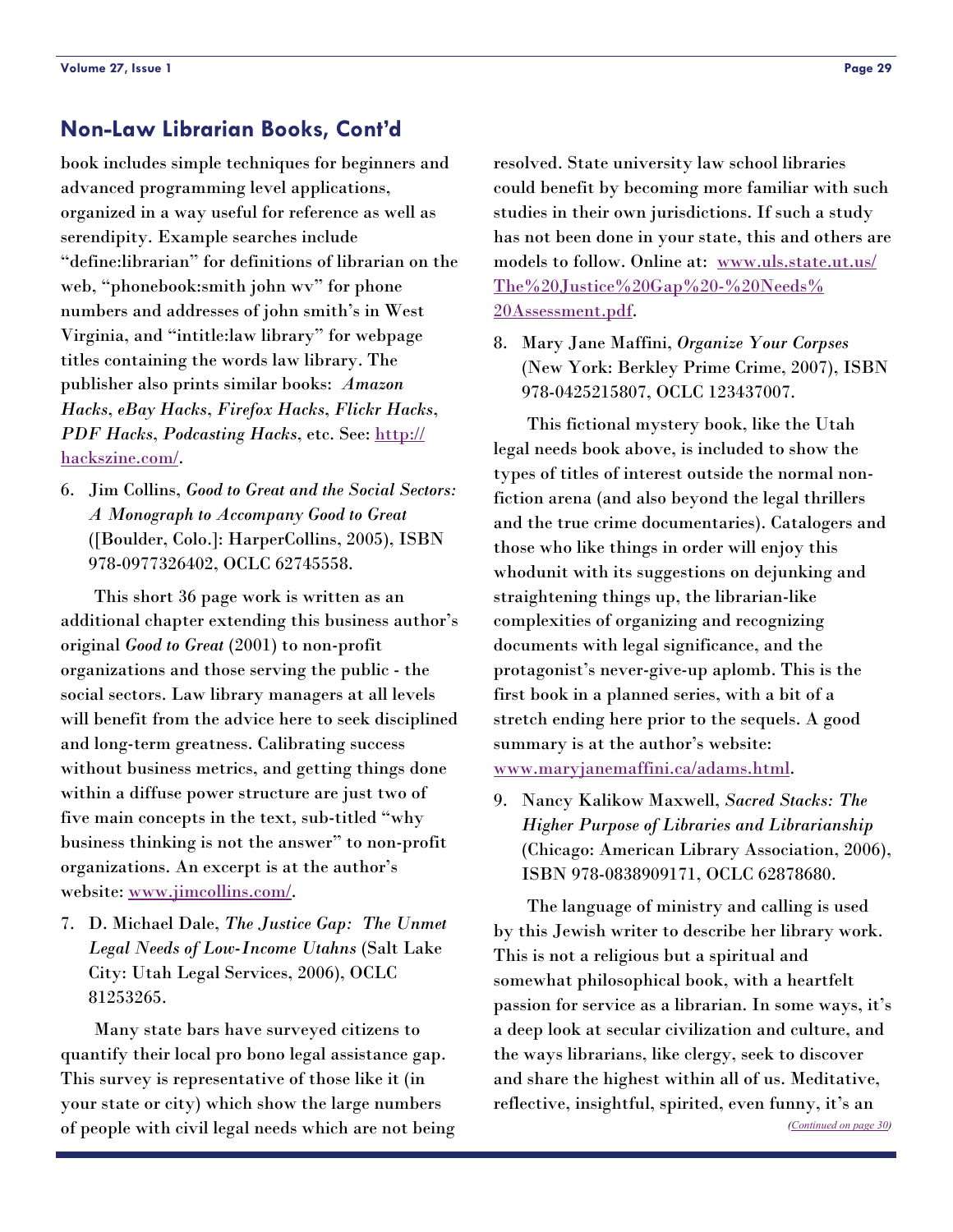# <span id="page-29-0"></span>**Non-Law Librarian Books, Cont'd**

inspirational pep talk for librarians. Read it to rediscover your calling as a bibliophile. A two-page related article is at: Nancy Kalikow Maxwell, "Sacred Stacks," American Libraries, May 2006, pp. 36-37.

10. John Spencer Walters, *U.S. Government Publication: Ideological Development and Institutional Politics From the Founding to 1970* (Lanham, Md.: Scarecrow Press, 2005), ISBN 978-0810848191, OCLC 56840329.

 The Government Printing Office functions at times like the canary in the mine of legal information. So when legal and political information starts having troubles at GPO, it's a symptom of greater issues affecting all of our work. This idiosyncratic history of federal publishing has its weak points, but is also one of the few studies of the long interaction between libraries and government information. Anyone who is not a government documents librarian should become familiar with this work.

### **Conclusion**

Five of the above books are written by current or former librarians (*The Book Thief*, *The Changing Academic Library*, *Organize Your Corpses*, *Sacred Stacks*, and *U.S. Government Publication*). These are all good examples of ways librarians can use their day-to-day work to contribute to the greater good in many areas, even beyond libraries and academia. And if you're one of those librarians with a book inside you waiting to be written, perhaps some of the above examples will inspire you to get your own ideas into print, or at least see things within law librarianship from a different point of view.

### **On the Nightstand1**

I-Wei Wang, Reference Librarian University of California, Berkeley, School of Law (Boalt Hall)

 Depending on how you look at it, this is either a new or a returning feature of the Newsletter. For each issue, I'll come up with a topic or theme and you, Dear Readers, will flood my email with your opinions on good reads for academic law librarians. (I'll also prime the pump by putting in my own two cents on the topic.2) The subsequent newsletter will feature reader responses, along with the next topic. At least, that's how it works in theory. If my inbox winds up a howling wind-tunnel of electronic silence, then maybe I'll change the title to One-Night Stand and create a new feature column of an entirely different character. For now, let's see how this goes.

 So here's a topic to contemplate for the next issue: As the new school term approaches, you may have fielded questions from overly anxious incoming 1Ls wanting to know what books you would recommend as preparation for law school. If you had to recommend just one book for a prospective law student, what would it be, and why? (Or would you recommend not trying to prepare at all?) Give me an author, title, and one or two sentences about the work or why you picked it (no MARC record needed!).

 So, what would be my recommendation? *The Princess Bride*, William Goldman's classic tale of true love and high adventure, which teaches you that no matter how hard you may strive to become the best at what you do - the greatest swordsman, the strongest giant, the keenest mind in the Thieves Quarter - you should never forget that the best thing in the world (next to cough drops) is wuv, twue wuv, fowevah and evah. Plus, it's full of pirates, fencing, poison, torture, escapes, revenge, and rescues, not to mention at least one miracle.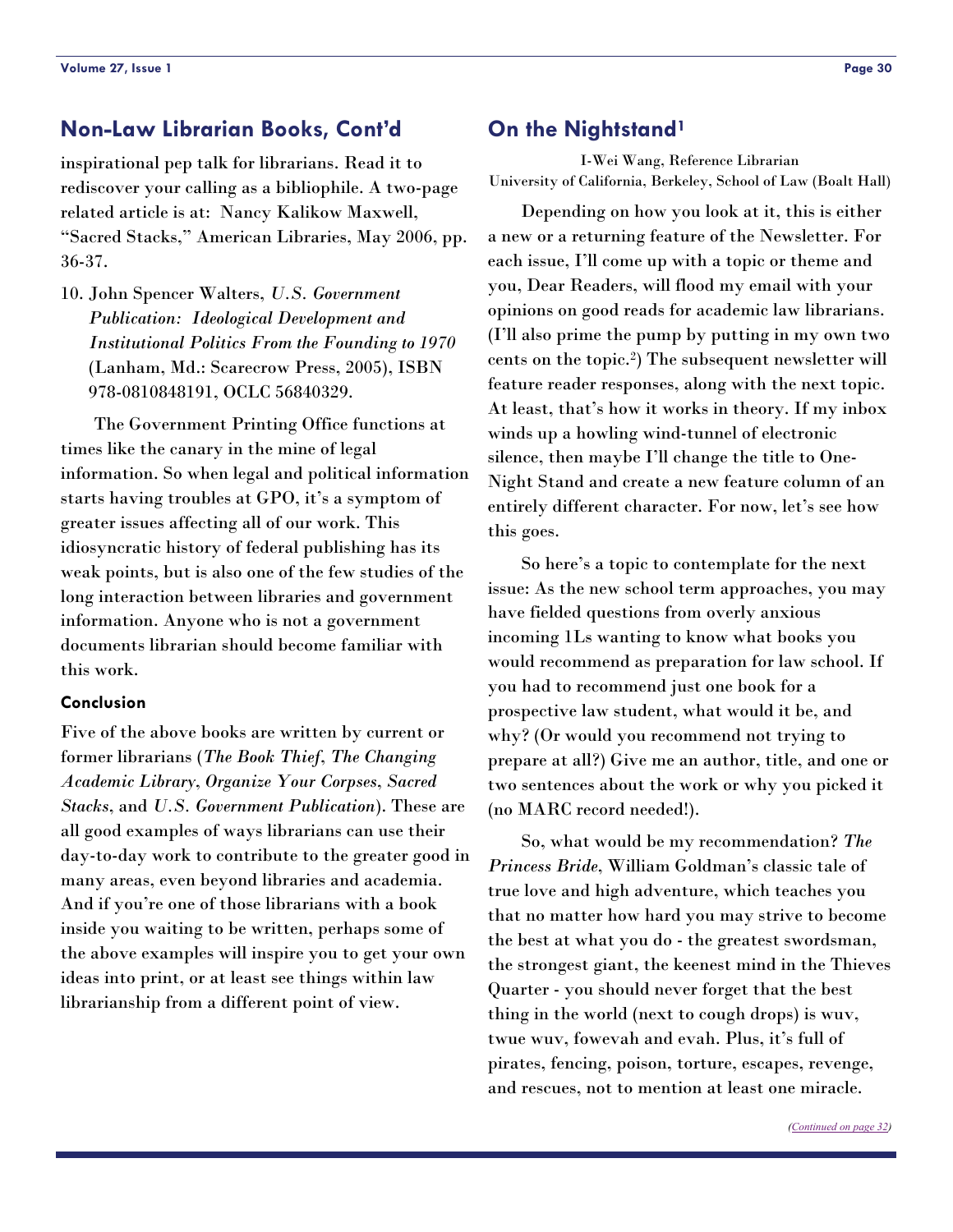# <span id="page-30-0"></span>**ALL-SIS Committee Members & Charges, Cont'd**

### **CALI**

Kris Niedringhaus (chair) Beth Adelman Beth DiFelice Shaun Esposito Rachael Smith Ron Wheeler BOARD LIAISON: Linda Ryan

### **Collection Development**

Merle Slyhoff (chair) Jim Gernert Marie Hamm Marlene Harmon Denny Haythorn Paul Howard Sheri Lewis Karen Nuckolls Eric Parker Courtney Selby Sara Repinski Anne Robbins BOARD LIAISON: Filippa Anzalone

### **Continuing Education**

Leslie Pardo (chair) Melissa Bernstein Lynn Hartke Jenny Lentz Elaina Norlin BOARD LIAISON: Linda Ryan

### **Continuing Status/Tenure**

Kathleen Carrick (chair) Judy Anspach Anne Cottongim Lesliediana Jones Margie Maes Colleen Manning Elizabeth Outler BOARD LIAISON: Marianne Alcorn

### **Directors' Breakfast**

Peter Nycum, Chair BOARD LIAISON: Michelle Wu

### **Faculty Services**

Joanne Dugan (chair) Toni Aiello Matthew Braun Sooin Kim

### **Faculty Services, cont'd**

Debora Person Ellen Platt Wendy Scott Valerie Weis BOARD LIAISON: Marianne Alcorn

### **Legal Research & Sourcebook**

Jessica Wimer (chair) Marcia Baker Lauren Collins Marjorie Crawford Whitney Curtis Helane Davis Joe Gerken Mary Godfrey Sara Kelley Cheryl Kelly Heidi Kuehl Susanna Leers Todd Melnick Mary Alice Peeling Amy Tomaszewski Amy Wharton Beth Williams BOARD LIAISON: Suzanne Thorpe

# **Liaison to AALS & ABA Section on Legal Education & Admission to the Bar**

Paul George BOARD LIAISON: Filippa Anzalone

### **Local Arrangements**

Tami Gierloff, Chair BOARD LIAISON: Michelle Wu

### **Membership**

Laurie Urquiaga (chair) Margaret Christiansen Marin Dell Sarah Glassmeyer Mila Rush Sally Wambold

BOARD LIAISON: Linda Ryan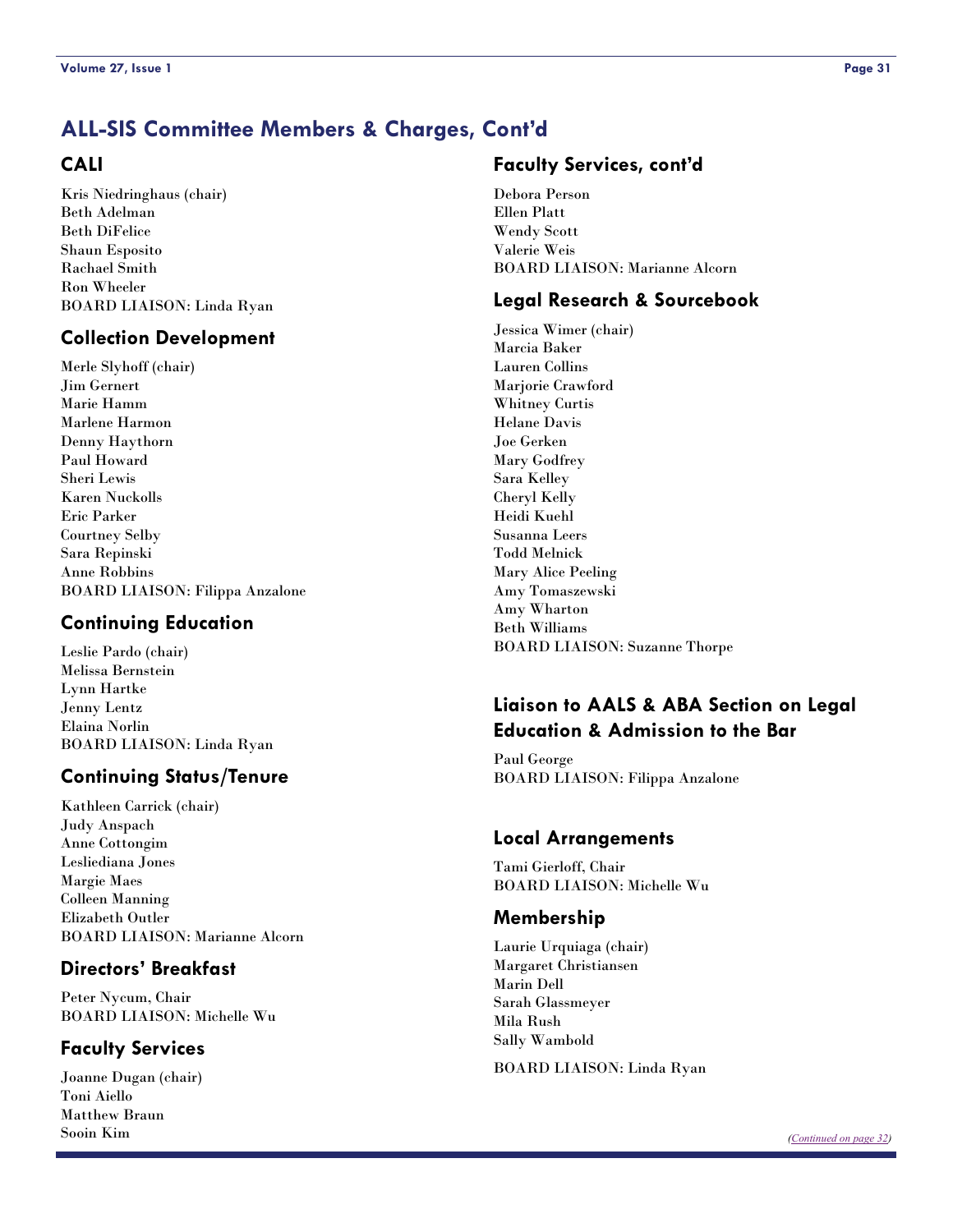# <span id="page-31-0"></span>**ALL-SIS Committee Members & Charges, Cont'd**

### **Middle Managers' Breakfast**

Elizabeth Edinger BOARD LIAISON: Linda Ryan

### **NALLM/Mentoring**

Nickie Singleton (chair) Laurence Abraham Merri Hartse David Hollander Joyce Manna Janto Cynthia Lewis Kasia Solon BOARD LIAISON: Suzanne Thorpe

### **Newsletter**

Leah Sandwell-Weiss, Chair & Newsletter Editor Simon Canick Susan Herrick Sue Kelleher Stephanie Marshall Steven Robert Miller Alexandra Olson I-Wei Wang BOARD LIAISON: Marianne Alcorn

### **Nominations**

Carol Bredemeyer (chair) Laura Cadra Michele Finerty Richard Humphrey Alison Shea Colleen Williams BOARD LIAISON: Filippa Anzalone

### **Programs**

Sara Sampson (chair) Darla Jackson Kathleen McLeod Paddy Satzer April Schwartz Kira Zaporski BOARD LIAISON: Michelle Wu

### **Public Relations**

Connie Lenz (chair) Yu-Hui Chuang Julie Lim BOARD LIAISON: Michelle Wu

### **Statistics**

Kory Staheli & Jonathan Franklin, Co-Chairs Maureen Cahill Beth Mobley Robin Schard Lorna Y. Tang BOARD LIAISON: Linda Ryan

### **Student Services**

James Durham (chair) Hays Butler Gary Hill Karen Linitz Paul Moorman Tawnya Plumb Michael Roffer Etheldra Scoggin Monica Sharum BOARD LIAISON: Filippa Anzalone

### **Website**

Diane Murley, Chair & Web Administrator BOARD LIAISON: Michelle Wu

# **On the Nightstand, Cont'd**

Now, that sounds more or less like the typical legal career, doesn't it?

 A sampling of reader responses (hopefully3) will appear in the next issue. Send 'em to [iwang@law.berkeley.edu](mailto:iwang@law.berkeley.edu).

1 No, that's not a typo for One-Night Stand.

2 Yes, it's not fair that I get the first crack at it, but then, it's my column, so nyah.

3 For those of you who consider this usage a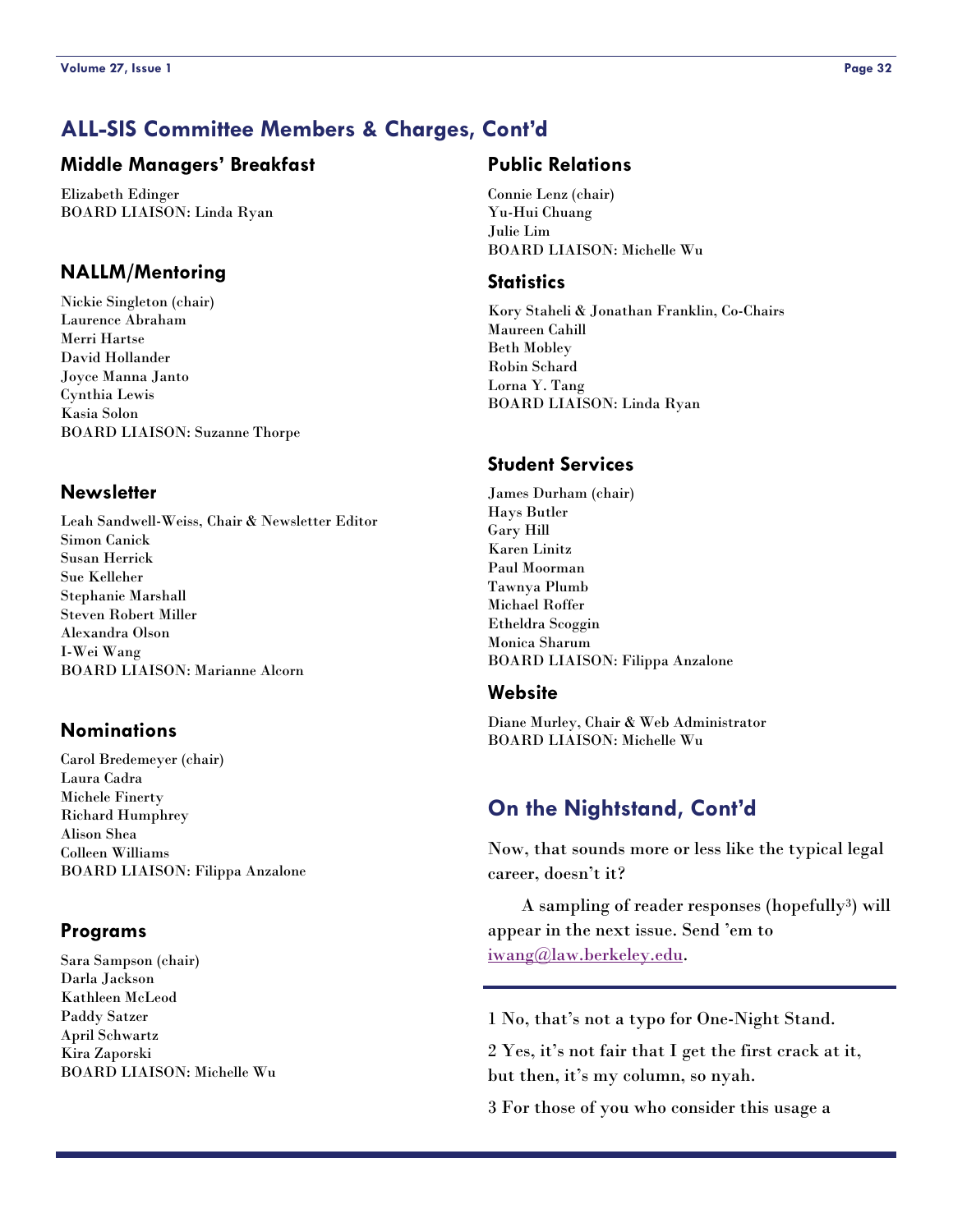# <span id="page-32-0"></span>**Member News**

### **Announcements**

The **University of New Mexico School of Law Library** had two retirements on June 30, 2007: **Lorraine Lester**, Associate Professor of Law Librarianship, retired after 38 years of service, and **Barbara Lah**, Assistant Professor of Law Librarianship, retired after 5 years of service.

### **Events & Awards**

**Maxine Grosshans**, Research Librarian, **University of Maryland School of Law**, was recognized by the Maryland legal community and by the Daily Record, Maryland's legal and business newspaper, as one of Maryland's 2007 Unsung Legal Heroes. The newspaper created the Unsung Legal Heroes awards program as a way to recognize those professionals who work behind the scenes in the legal community. More than 200 people attended the annual awards presentation, which included a reception and luncheon at the Sheraton Baltimore City Center Hotel.

### **New Positions and Promotions**

**Ave Maria** has a new librarian in their library. Her name is **Katie Greer** and her title is that of Reference Librarian. She is a recent graduate of Drexel University's college of information science.

**Cleveland-Marshall Law Library, Cleveland State University** had several additions to their staff. **Amy Burchfield** is the new Access and Faculty Services Librarian. Amy comes from the Georgetown University Law Center Library where she has served as International & Foreign Law Reference Librarian since 2004. Prior to Georgetown she was a Reference Librarian at the Ohio State University Law Library from 2002 - 2004. Amy holds an MLS from Kent State University, a JD from Ohio State, an MA in German from Kent State, and a BA from Juniata College (PA). She is fluent in several foreign languages. **Sue Altmeyer** is now the Electronic Services/Reference Librarian. Sue was Reference & Research Librarian at the Cleveland Law Library Association where she has worked since 2001. She also served as a Law Clerk for the Ohio 8th District Court of Appeals from 1993 - 2001, and as a Law Clerk in the Cuyahoga Court of Common Pleas. Sue holds her MLS from Kent State University, her JD Summa Cum Laude from C-M, where she also was a member of the Law Review, and her BS Summa Cum Laude from Ohio State. **Kevin Garewal** is the new Collection Development/Acquisitions Librarian. He was an Assistant Prosecuting Attorney for the Cuyahoga County Department of Children & Family Services. He formerly

served as an Adult Services Librarian at the Cleveland Heights Public Library from 1998 - 2002, as well as a Librarian at the Cuyahoga Co. Public Library from 1998 - 1999. Kevin holds his JD from Cleveland-Marshall, his MLS from Kent State, and a BA from Baldwin-Wallace.

**Fordham University** is proud to announce the arrival of its new Reference Librarian, **Alison Shea**. Alison is a graduate of Boston University and received her law and library degrees from Catholic University of America. Alison's particular interest is in foreign, international and comparative law with a particular focus on European competition law.

**Georgia State University College of Law Library** welcomes their new reference librarian, **Michael Davis**.

On August 8, 2007, **Steven R. Miller** joined the **Ruth Lilly Law Library of the Indiana University School of Law-Indianapolis**, as Reference Librarian. Steve is an experienced librarian, having previously been at Northwestern University's Pritzker Legal Research Center in Chicago and at Ohio Northern University's Taggart Law Library.

**Joshua Phillips** has joined the **Loyola Los Angeles Law Library** as a Reference Librarian. Joshua has a J.D. from Loyola Los Angeles and a MLIS from San Jose State University.

**Kurt A. Meyer** is a new Research Librarian at **Thurgood Marshall Law Library, University of Maryland School of Law**. Kurt received his J.D. and his M.S. in Library and Information Science from University of Illinois, Champaign.

The **University of New Mexico School of Law Library** welcomes two new members to their faculty. **Marcia Baker** joined them as an Assistant Professor of Law Librarianship on August 1, 2007. In addition to reference, collection development, teaching and faculty research support, Marcia will supervise the student research pool. Before coming to UNM, Marcia worked as a reference librarian at the Wake Forest University School of Law where she also covered government documents and interlibrary loan. She has many years of experience in law firm, county and academic law libraries, and is currently working on a legal research lesson on agency decisions for CALI. **Ernesto Longa** joins the library faculty as an Assistant Professor of Law Librarianship on September 1, 2007. Ernesto is a recent graduate of the University of Washington's Law MLIS Program; he will provide reference, collection development, teaching and faculty research support. In addition, **Carol A. Parker**, Law Library Director, was recently promoted to Associate Professor of Law.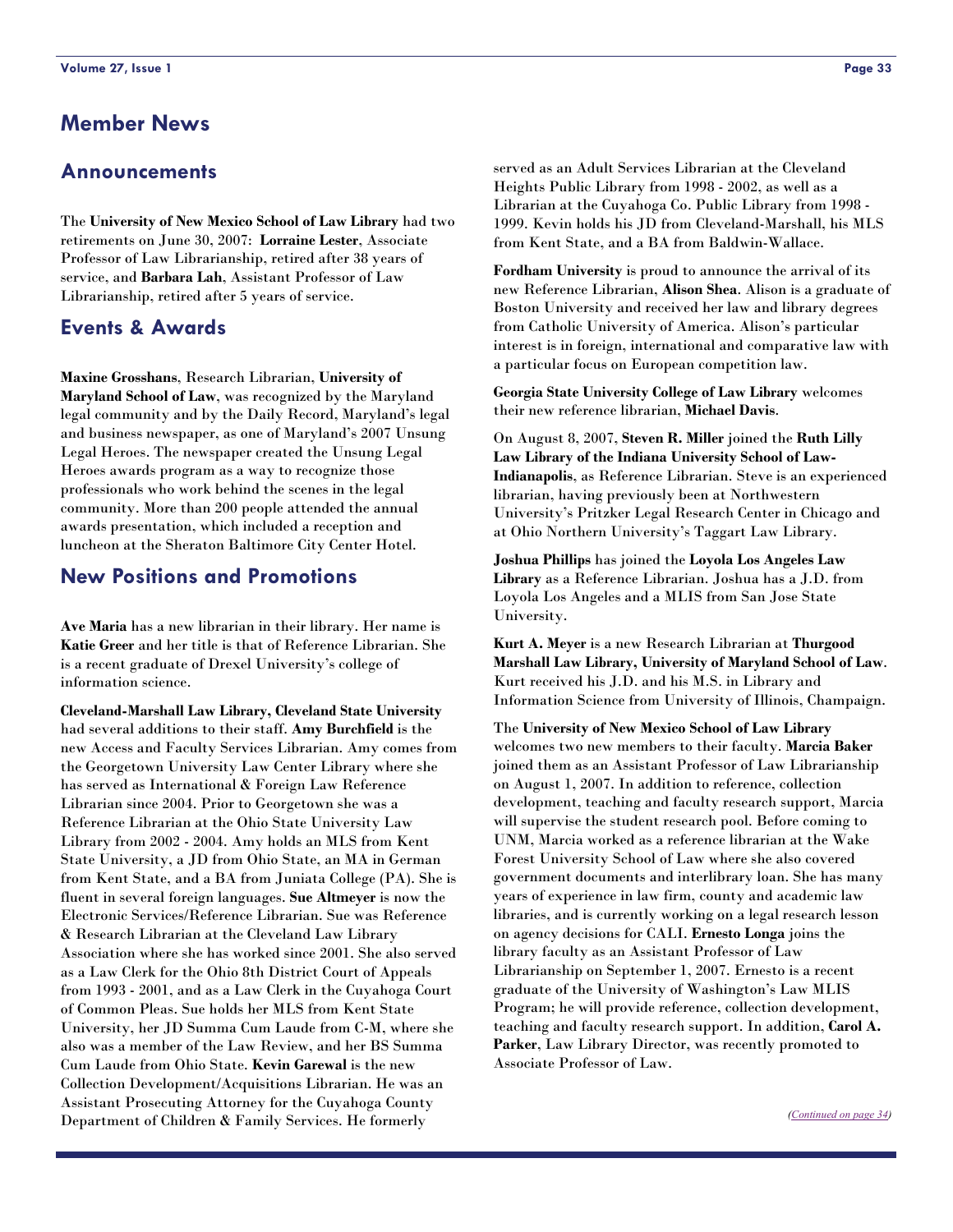# <span id="page-33-0"></span>**Member News, Cont'd**

The **Law Library, Rogers College of Law, The University of Arizona**, has recently hired **Sean Crane** as a new Reference Librarian. Sean, who just completed his M.L.I.S from The University of Arizona, is an alumnus of the University of Colorado's School of Law, and practiced in the Navajo Nation and Hopi Tribal courts while employed with DNA-People's Legal Services Inc. before starting his library education. In addition, the Law Library has four new library fellows starting this year: **Lori Fossum**, a University of North Dakota School of Law graduate, **Katy Stein**, a recent graduate of SMU Dedman School of Law, **Andrew Cannon**, who recently graduated from the J. Reuben Clark Law School at BYU, and **Ryan Harrington**, a Georgetown Law graduate started their studies this summer at The University of Arizona's School of Information Resources and Library Science. **Jane Larrington**, one of last year's fellows, is leaving for a position as a reference librarian at the **Law Library, Thomas Jefferson School of Law** in San Diego.

**Scott Childs** is now the Deputy Director of the Law Library at the **Kathrine R. Everett Law Library, University of North Carolina at Chapel Hill**. Scott came to UNC-CH in 2001 as Assistant Director for Public Services and has previous law library experience at LSU and Cornell. **Carol Nicholson** has a new title as Associate Director for Technical Services at UNC-CH. Carol was previously the Assistant Director for Technical Services and has been at the Kathrine R. Everett Law Library since 1982.

**Karen Kalnins** recently joined the **Oklahoma City University Law Library** as a Reference Librarian. Karen came to OCU from the Ward E. Barnes Library at the University of Missouri-St. Louis. Karen received her J.D. from Saint Louis University and is currently completing her library degree.

**Herb Cihak** is the new Library Director at the **Pepperdine University Law Library**. Also new this summer are two new reference librarians - **Gina McCoy** and **Jennifer Allison**.

**Suzanne Corriell** is the new Reference and Research Services Librarian at the **University of Richmond School of Law**. In addition to handling reference and research requests, she will be teaching first-year legal research in the lawyering skills program. Suzanne holds her J.D. and M.L.I.S. degrees from the University of Iowa and her AB from Mount Holyoke College. Prior to joining the University of Richmond, she was the Circulation/Reference Librarian at the University of Iowa College of Law Library.

**Gail Winson**, **Roger Williams University School of Law Library**, was promoted as of July 1 to full professor. Her full title is now Associate Dean for Library and Information Services and Professor of Law. **Lucinda Harrison-Cox** was also promoted as of July 1 to Associate Law Librarian.

The **University of San Diego Legal Research Center** welcomes two new reference librarians this fall. **Brent Bernau** is joining the reference team as the documents specialist. His previous stint with USD was as the associate director from 1988 - 1992. Before that, he worked at Golden Gate University in San Francisco as the documents librarian and then the public services librarian, and he returned to Golden Gate as director from 1992 - 1997. He has also worked at the Thomas Jefferson School of Law in San Diego and the San Diego County Public Law Library. They are also pleased to welcome brand new law librarian **Melissa Fung**, a 2007 graduate of the University of Washington law librarianship program. Melissa's specialty will be foreign and international law. She is a graduate of the University of California at San Diego, where she majored in biology, and she received her law degree from Lewis and Clark Law School, where she worked as a Westlaw student representative and at the library circulation desk. Before starting at USD, Melissa completed a summer internship at Boalt Hall.

**Texas Tech University Law Library** has had a couple of new additions to their librarian staff this summer. **Sue Kelleher** joined them on August 1 as the Assistant Director for Collection Services. She has previously been at Barry University Law Library in Orlando and at the University of Arkansas in Fayetteville. **Maxine Asmah** will be joining the library on September 4 as the new Head of Public Services. She has previously been at Texas Southern in Houston as well as having practiced for many years.

**Please send future submissions for the** *ALL-SIS Member News Column* **to Sue Kelleher, [sue.kelleher@ttu.edu](mailto:sue.kelleher@ttu.edu).** 

### **Developments, Cont'd**

12 *Id*.

13 *Id*.

14 *Week One: Law in a Global Context*, [http://](http://www.law.georgetown.edu/documents/weekone2006.pdf) [www.law.georgetown.edu/documents/](http://www.law.georgetown.edu/documents/weekone2006.pdf) [weekone2006.pdf](http://www.law.georgetown.edu/documents/weekone2006.pdf).

15 Rosalie Jukier, *Challenging the Existing Paradigm: How to Transnationalize the Legal Curriculum*, 24 Penn St. Int'l L. Rev. 775 (2006).